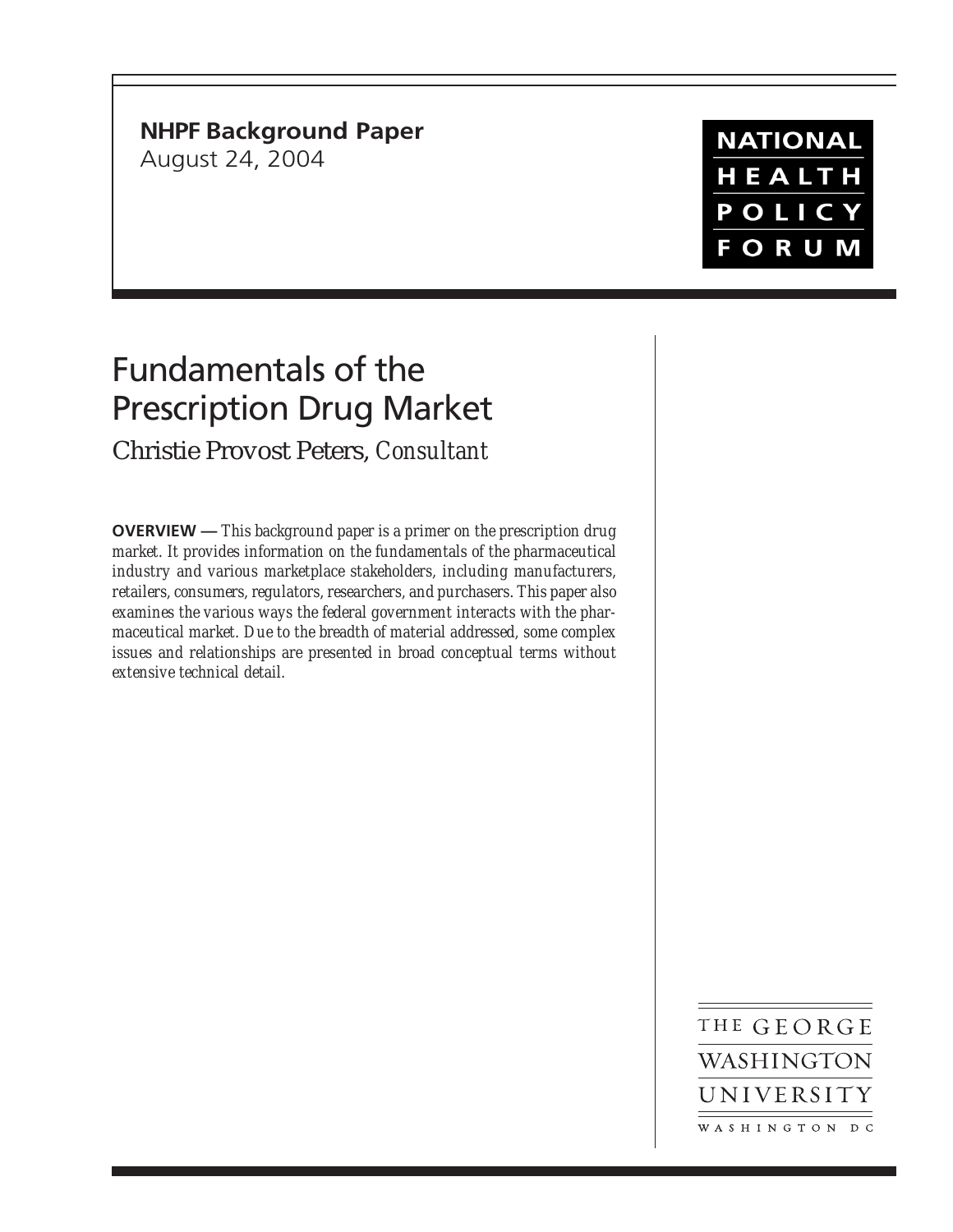# **Contents**

| Table 1: U.S. Prescription Drug Sales Growth Rate  4                                                                      |  |
|---------------------------------------------------------------------------------------------------------------------------|--|
|                                                                                                                           |  |
| Table 2: Ten Leading Corporations Ranked by Total U.S.<br>Sales (in billions of dollars) and U.S. Dispensed Prescriptions |  |
|                                                                                                                           |  |
|                                                                                                                           |  |
| Figure 1: Total Promotional Spending (in billions of dollars) in the                                                      |  |
|                                                                                                                           |  |
|                                                                                                                           |  |
| Table 3: Patent Expiration Dates for Five Top-Selling Prescription                                                        |  |
|                                                                                                                           |  |
|                                                                                                                           |  |
|                                                                                                                           |  |
|                                                                                                                           |  |
|                                                                                                                           |  |
|                                                                                                                           |  |
|                                                                                                                           |  |
|                                                                                                                           |  |
|                                                                                                                           |  |
|                                                                                                                           |  |

**National Health Policy Forum** 2131 K Street NW, Suite 500 Washington DC 20037

202/872-1390 202/862-9837 [fax] nhpf@gwu.edu [e-mail] www.nhpf.org [web]

**Judith Miller Jones** *Director*

**Sally Coberly** *Deputy Director*

**Monique Martineau** *Publications Director*

**NHPF** is a nonpartisan education and information exchange for federal health policymakers.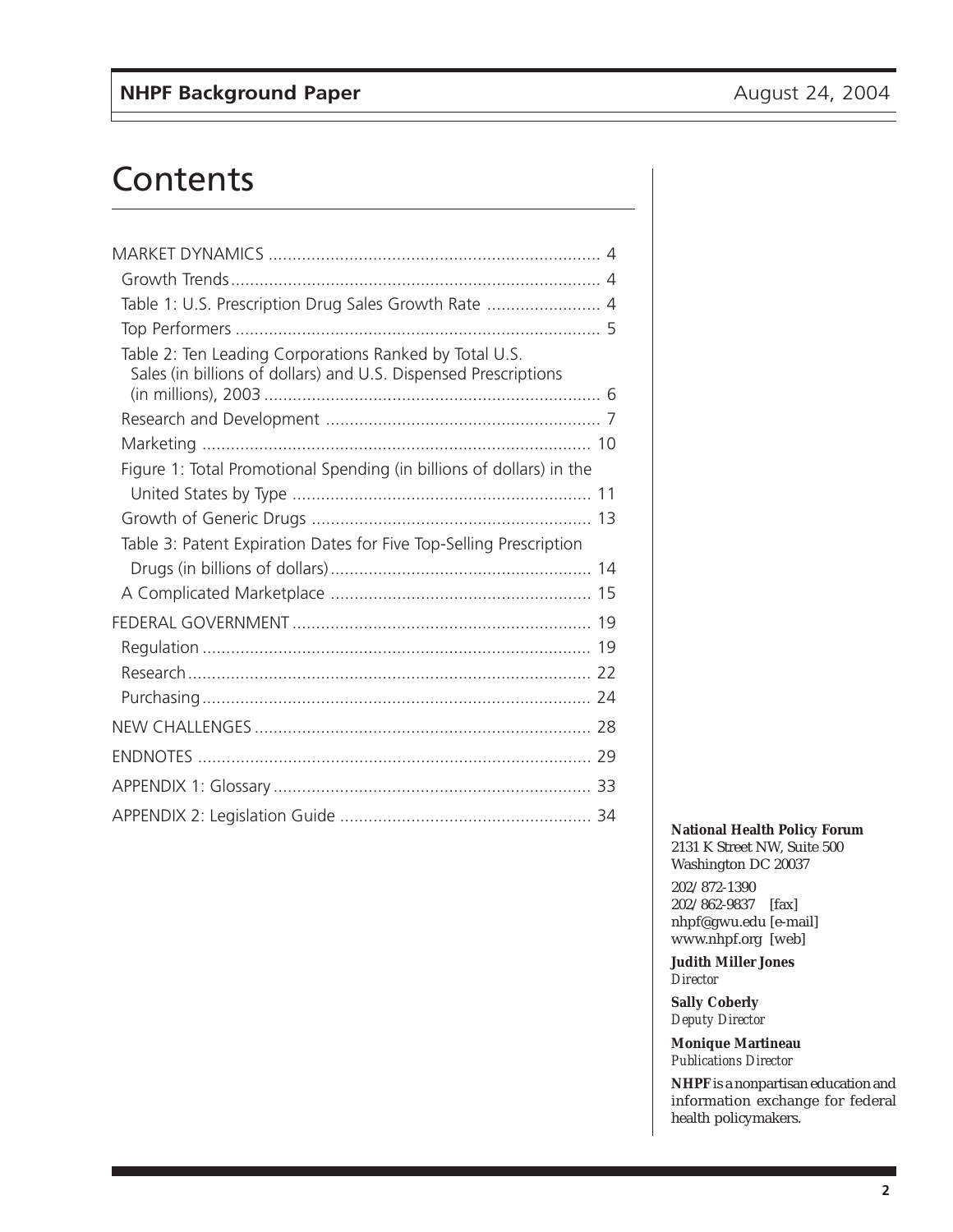# Fundamentals of the Prescription Drug Market

For millions of Americans, prescription drugs save lives, ease suffering, reduce disability, and restore vitality. Vaccines have virtually eliminated the threat of horrible diseases, such as polio, diphtheria, and whooping cough, that once made childhood a more precarious time of life. Protease inhibitors can commute the death sentence that HIV infection once conferred; antipsychotic medications allow many mentally ill persons to live full, productive lives in their communities; and beta blockers can help prevent repeated heart attacks. These are only a few examples of the many medical "miracles" that have built the public's faith in and expectations for pharmaceutical interventions.

The history of pharmaceuticals is replete with success stories, but prescription drug products and the miracles they enable come with a hefty price tag. In 2002, over \$160 billion was spent on prescription drugs in the United States, representing a fourfold increase since 1990.<sup>1</sup> Already high costs of prescription drugs continue to rise, alarming consumers, motivating private and public purchasers to establish aggressive cost control measures, and stimulating Congress to enact major policy changes. Although the importance of prescription drugs to modern medicine is well accepted, some critics question whether current spending levels and prescribing patterns are an efficient use of the already stretched health care dollar.

Though the factors driving the growth of prescription drug spending and the impact of such growth on coverage and access are a source of debate, few question the benefits of a robust, innovative pharmaceutical market. New pharmaceutical treatments and those in development offer hope to the sick and may ultimately reduce the burden of disease. Prescription drugs can facilitate cost-effective management of chronic illnesses and may potentially minimize "downstream" costs associated with hospitalizations and other health crises. Advances in science such as gene therapy, cell regeneration, therapeutic cloning, and the completion of the human genome sequencing provide hope for the prevention and treatment of disease in the future.

Policy efforts to influence the pharmaceutical market are complex and contentious, as with any high-stakes endeavor. The narrow passage of the Medicare Prescription Drug, Improvement, and Modernization Act (MMA) of 2003 and the continuing debate over the importation of prescription drugs reflect the strongly held—and often conflicting—views and interests of patients, providers, payers, manufacturers, researchers, regulators, and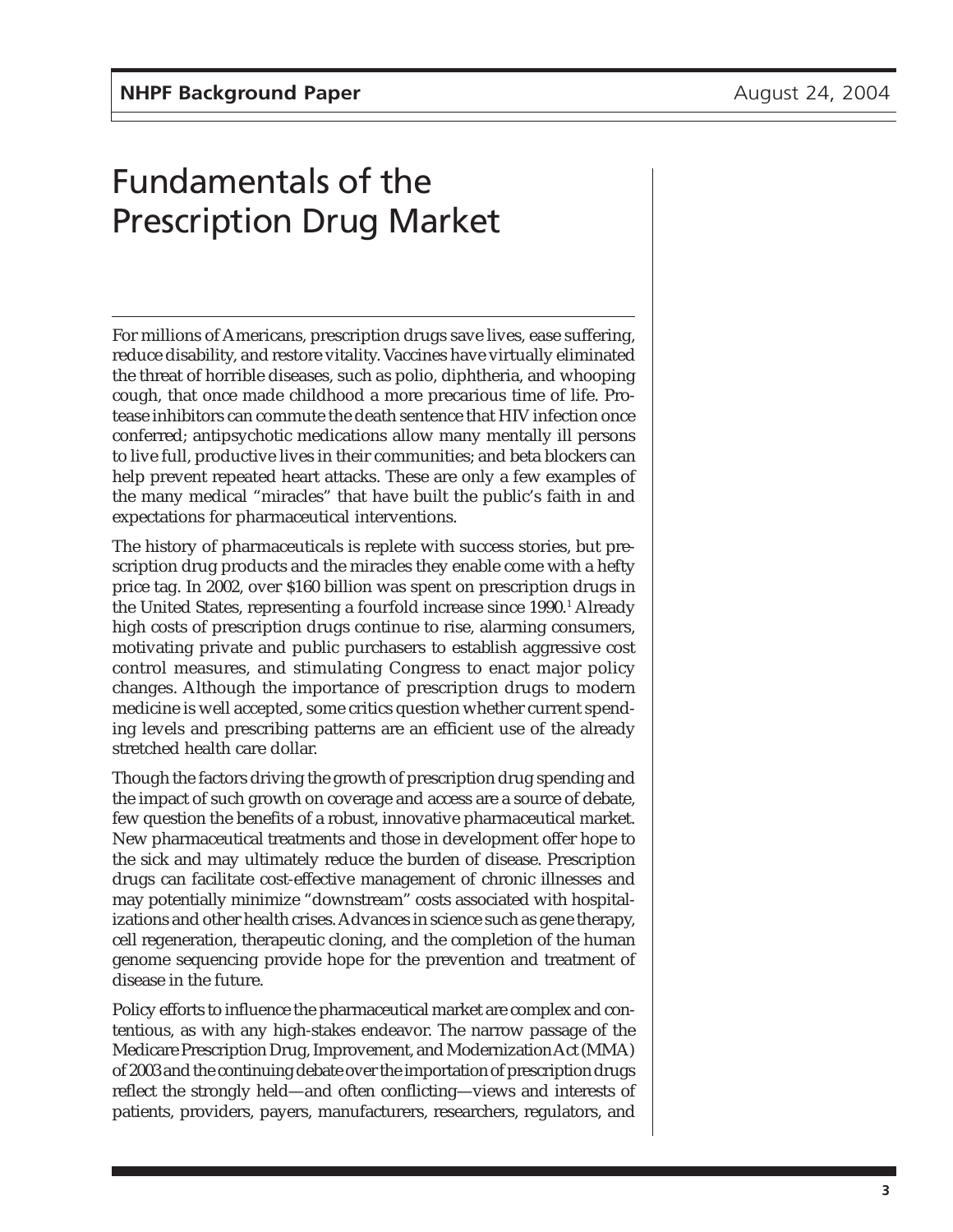investors. This paper does not attempt to mediate these interests or advocate for any of these perspectives; it is intended to provide a descriptive overview of the prescription drug market, examine the roles of the various parties that contribute to this market dynamic, and alert the reader to disputed issues.

### **MARKET DYNAMICS**

#### **Growth Trends**

Although they account for a relatively small portion of total health spending, expenditures for prescription drugs are growing faster than any other major health care sector. Hospital and physician services represent the largest shares of total health care spending: 31 percent and 22 percent of total expenditures, respectively. Although spending on prescription drugs has been a distant third, accounting for 11 percent of total U.S. health care spending in 2002,<sup>2</sup> it grew by 15.3 percent in 2002 an increase that far outpaced spending increases in hospital (9.5 percent) and physician (7.7 percent) services.3 Analysts expect this trend to continue over the next 10 years.

Increases in both utilization and price contribute to the recent growth in prescription drug spending, although the relative contribution of each is unclear. Utilization increases have been attributed to a wide variety of factors, including the growth in the number of elderly persons, the introduction of new drug products, the marketing practices of manufacturers, and the increase in consumer awareness and empowerment. The rationale behind the large increase in prescription drug use is hotly debated, and conclusive evidence pinpointing the driving factors remains elusive. The extent to which price increases spur overall spending increases is also controversial. Many contend that the introduction of new drug products—often significantly more expensive than the products they replace—is at least partially responsible for the growth in prescription drug spending.

Regardless of the debates over causation, most experts believe that the growth of prescription drug costs will likely continue to surpass growth in other components of health care spending. However, the rate of that growth is expected to decelerate. These projections are largely based on beliefs that the market share of lower-priced generic drug products will increase, higher levels of consumer cost sharing will dampen utilization increases, and fewer new drugs will be introduced. Taken together, these factors will likely slow the growth in prescription drug spending in future years.4 This deceleration continues a recent trend. In 2003, U.S. prescription drug sales grew 11.5 percent to reach \$216.4 billion.<sup>5</sup> Though 11.5 percent sales growth is considered strong, particularly in the 2003 economy, the declining growth trend is a cause for concern for investors (Table 1).

#### **TABLE 1 U.S. Prescription Drug Sales Growth Rate**

| Year | Growth $(\%)$ |
|------|---------------|
| 1999 | 18.8          |
| 2000 | 14.9          |
| 2001 | 16.9          |
| 2002 | 11.8          |
| 2003 | 11.5          |

*Source: IMS Health, "U.S. Total Sales Growth, 1996-2000," available at www.imshealth.com/ims/portal/front/ articleC/0,2777,6599\_40054593\_ 1004844,00.html; "IMS Reports 16.9 Percent Growth In 2001 U.S. Prescription Sales," available at www.imshealth.com/ims/portal/ front/articleC/0,2777,6599\_3665\_ 1003965,00.html; "IMS Reports 11.8% Dollar Growth in 2002 U.S. Prescription Sales," available at www.imshealth.com/ims/ portal/front/articleC/0,2777,6599\_3665\_ 41276589,00.html; "IMS Reports 11.5 Percent Dollar Growth in '03 U.S. Prescription Sales," available at www.imshealth.com/ims/ portal/front/articleC/0,2777,6599\_3665\_ 44771558,00.html*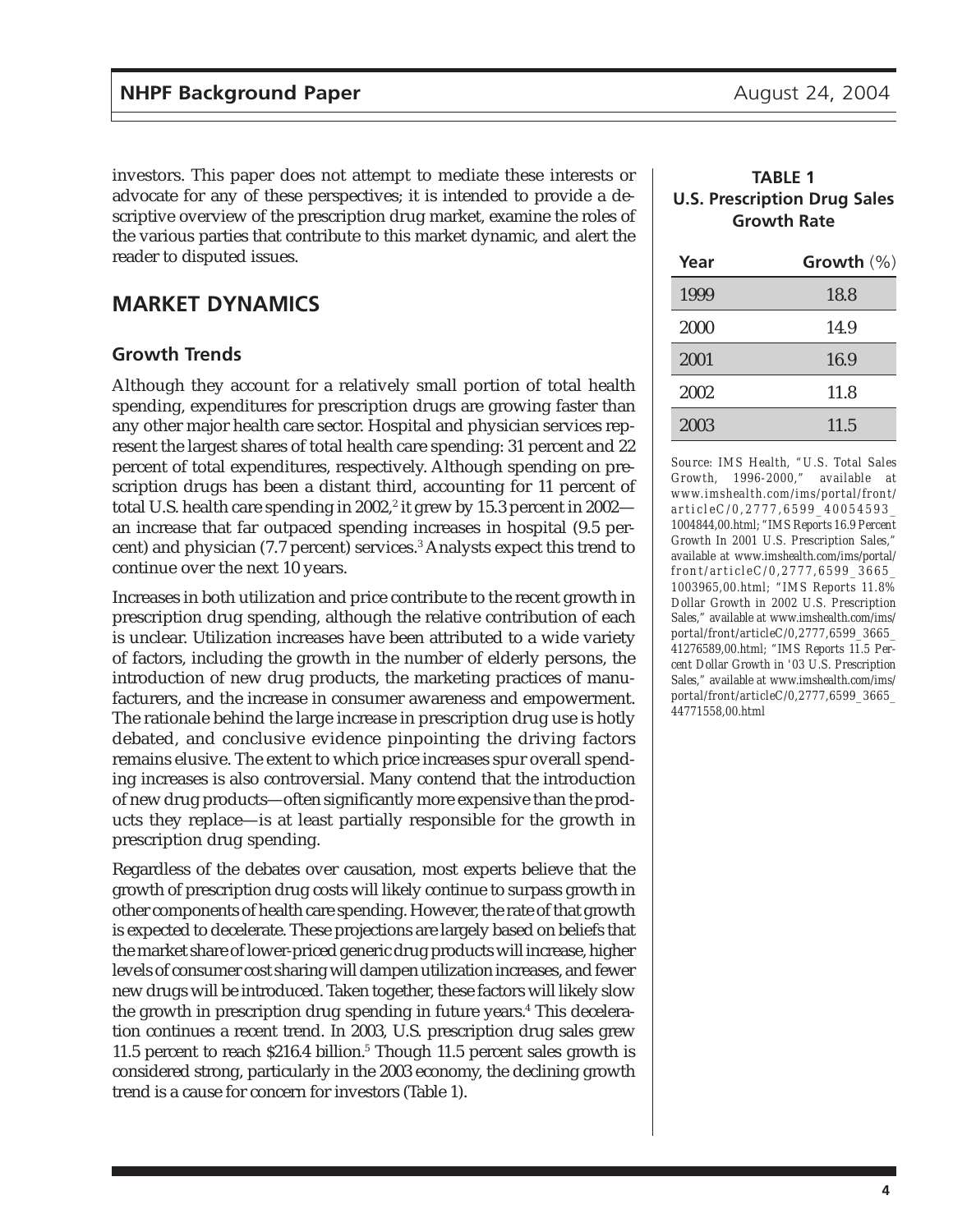The prescription drug industry is highly profitable, although accurately measuring the industry's profitability is difficult. Responding to concerns about the magnitude of the industry's profit margins, industry representatives contend that standard accounting that measures current revenues relative to current costs does not adequately address the fact that revenues from drug research investments are not realized for many years. Regardless of measurement, however, it is accurate to say the U.S. prescription drug industry performs well relative to other U.S. industries.

### **Top Performers**

Overall, the U.S. prescription drug market is relatively fragmented. Only five of the leading companies reported sales revenues in excess of 5 percent of the market. In 2003, the ten top-ranked companies in terms of sales had a combined market share of 59.6 percent, $^{\rm 6}$  and all of them were large research-based manufacturers. The top eight rankings did not change from those of 2002 (Table 2).

Rankings of companies on the basis of prescription volume are a bit different. Three of the top ten companies—Watson, Mylan, and Teva, ranked number 3, 4, and 5, respectively—are generic firms. Generic products account for less than 10 percent of total sales for the U.S. prescription drug market'; however, they account for 51 percent of the total prescriptions filled.<sup>8</sup>

Major mergers between pharmaceutical companies have occurred at a rate of about one per year over the last 15 years.<sup>9</sup> Pharmaceutical company mergers peaked in the early 1990s with six mergers occurring in 1994.10 Higher research and development costs are a factor cited for the trend in mergers and acquisitions. In recent years, merger activity in the industry has involved biotechnology companies. Research manufacturers increasingly turn to biotech companies to fill their research and development needs, sometimes by buying a biotech firm's entire pipeline of products. According to BIO, an association representing biotech companies, academic institutions, and state biotech centers, merger and acquisition activity rose 86 percent in 2003 compared with 2002. Despite this merger activity, the prescription drug market remains fragmented in aggregate.

Although by total sales and prescription volume the market is divided across many manufacturers, market share within therapeutic classes is a different matter. A therapeutic class represents a group of drug products that are similar in terms of chemical structure, clinical indications, pharmacology, or therapeutic activity.11 Unlike many other product markets, in the prescription drug market there is little ability to shift consumer demand from one class of products to another. Consumers require a particular type of therapy and generally cannot substitute a different type of prescription drug product. In the food market, for example, consumers might be persuaded to buy less bread and eat more beef. But in the prescription drug

**Generic products account for less than 10 percent of total sales for the U.S. prescription drug market but 51 percent of the total prescriptions filled.**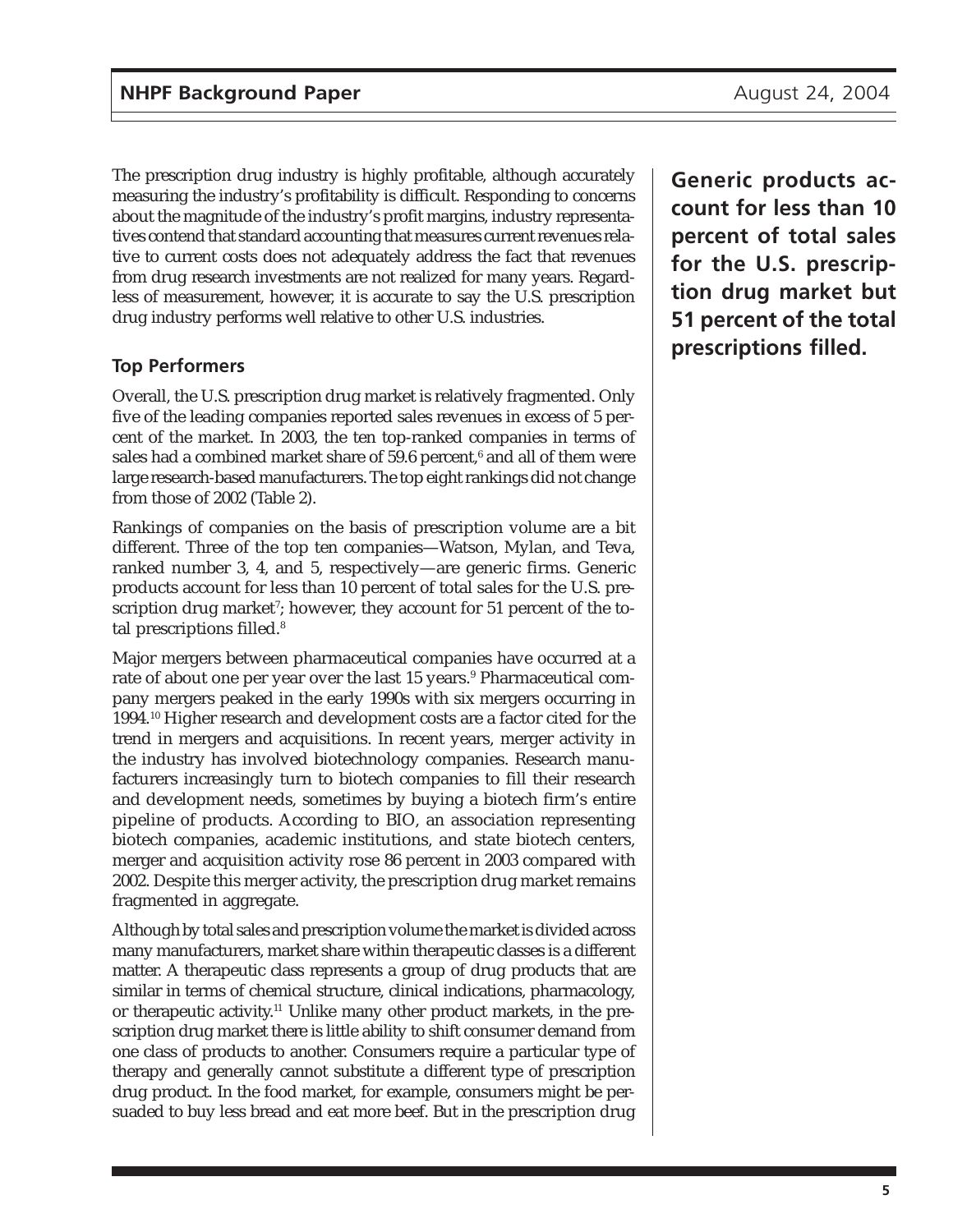market, antihistamines cannot substitute for antidepressants. For this reason, the competitiveness of the prescription drug market must be considered within the context of therapeutic class. It is also important to note that even within therapeutic classes, drugs may not be interchangeable. The true degree of competitiveness within a therapeutic class is highly contingent on the clinical indications for, the pharmacology of, the side effects related to, and other characteristics of the particular drugs within that class.

Market dominance by a single company within a given therapeutic class is not uncommon. Patent laws provide a market advantage to manufacturers of new drugs by precluding competitors from selling that specific product until the patents expire. As a result, brand name products typically drive expenditures within therapeutic classes. Although competition can occur between branded products within a therapeutic class, competitive forces are perhaps most robust when generic equivalents for a particular branded product are available.

Cholesterol-lowering drugs were the top-selling therapeutic class in 2003, with over \$13.9 billion in sales.<sup>12</sup> The cholesterol-lowering drug Lipitor, with \$6.8 billion in sales, has been the best selling prescription drug

|                         | <b>Corporation</b>           | <b>Total</b><br>Sales (\$B) | <b>Market</b><br>Share $(\%)$ |                | <b>Corporation</b>     | <b>Total</b><br>Rx's(M) | <b>Market</b><br>Share $(\%)$ |
|-------------------------|------------------------------|-----------------------------|-------------------------------|----------------|------------------------|-------------------------|-------------------------------|
| 1                       | <b>Pfizer</b>                | 29.2                        | 13.4                          | 1              | <b>Pfizer</b>          | 377.4                   | 11.0                          |
| $\overline{2}$          | <b>GlaxoSmithKline</b>       | 18.6                        | 8.5                           | $\overline{2}$ | <b>Novartis</b>        | 230.8                   | 6.7                           |
| $\overline{\mathbf{3}}$ | Johnson & Johnson            | 15.2                        | 7.0                           | 3              | <b>Mylan Labs</b>      | 207.2                   | 6.0                           |
| 4                       | Merck & Co.                  | 14.1                        | 6.5                           | 4              | Teva                   | 206.4                   | 6.0                           |
| 5                       | <b>AstraZeneca</b>           | 10.4                        | 4.8                           | 5              | <b>Watson</b>          | 164.8                   | 4.8                           |
| 6                       | <b>Bristol-Meyers Squibb</b> | 9.6                         | 4.4                           | 6              | <b>GlaxoSmithKline</b> | 159.6                   | 4.6                           |
| $\overline{7}$          | <b>Novartis</b>              | 9.5                         | 4.4                           | $\overline{7}$ | Merck & Co.            | 126.2                   | 3.7                           |
| 8                       | Amgen                        | 7.7                         | 3.6                           | 8              | Johnson & Johnson      | 104.8                   | 3.0                           |
| 9                       | Wyeth                        | 7.6                         | 3.5                           | 9              | <b>Abbott</b>          | 96.8                    | 2.8                           |
| 10                      | Lilly                        | 7.5                         | 3.5                           | 10             | <b>AstraZeneca</b>     | 91.8                    | 2.7                           |

#### **TABLE 2 Ten Leading Corporations Ranked by Total U.S. Sales** (in billions of dollars) **and U.S. Dispensed Prescriptions** (in millions)**, 2003**

*Source: IMS Health, "Leading 20 Corporations by U.S. Sales, 2003," available at www.imshealth.com/ims/portal/front/articleC/ 0,2777,6599\_42720942\_44304255,00.html; and IMS Health, "Leading 20 Corporations by Total U.S. Dispensed Prescriptions, 2003," available at www.imshealth.com/ims/portal/front/articleC/0,2777,6599\_42720951\_43989649,00.html.*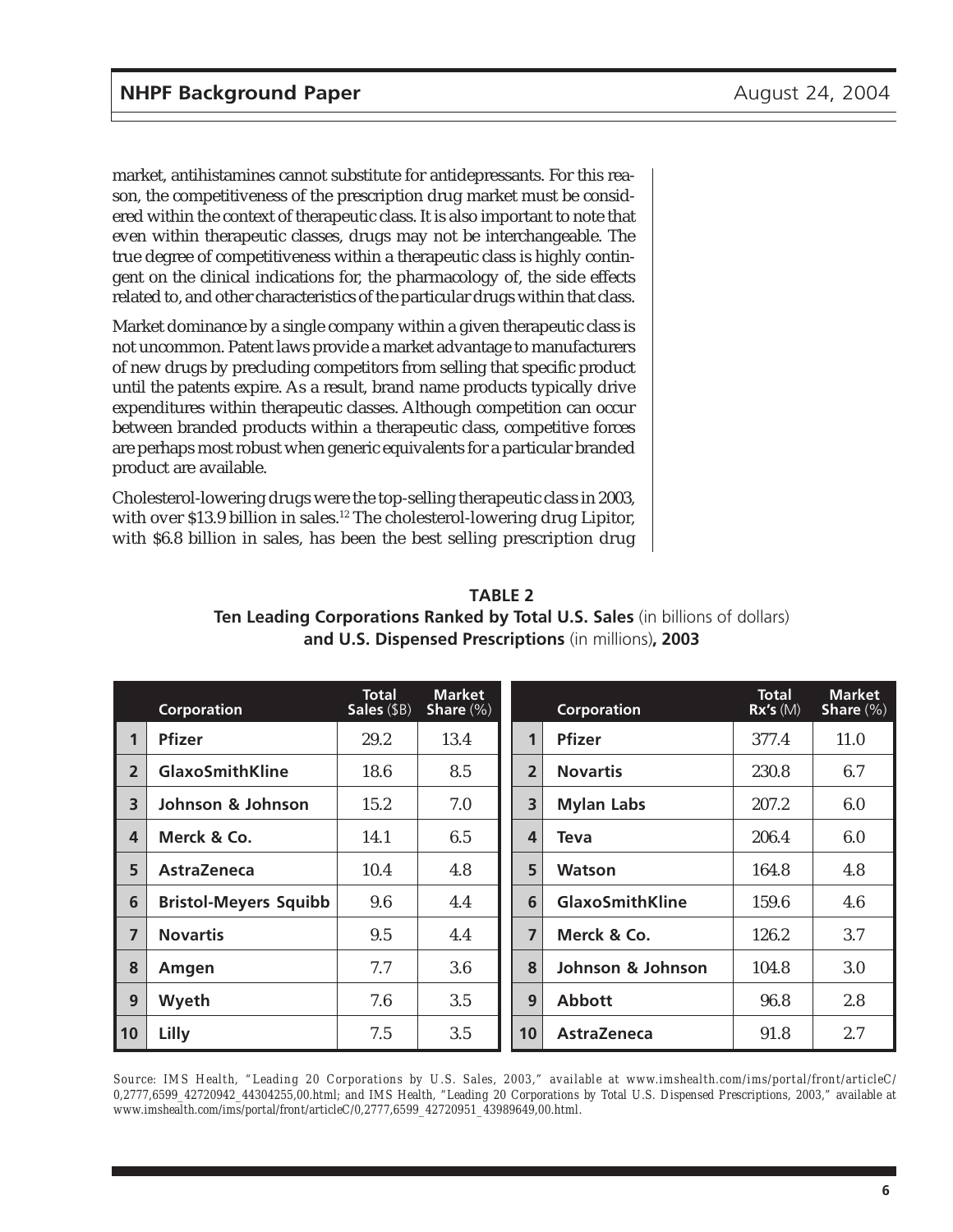every year since 2001.13 Other top-selling drugs include the cholesterol drug Zocor (\$4.4 billion), the heartburn drug Prevacid (\$4 billion), the biotech anemia drug Procrit (\$3.3 billion), and the psychotherapeutic drug Zyprexa (\$3.2 billion).<sup>14</sup> Lipitor was also the most dispensed product in 2003, with over 69 million filled prescriptions.15 Other leading products in terms of volume sold include the thyroid medicine Synthroid by Abbott (49.8 million prescriptions), the blood pressure drug Norvasc by Pfizer (36.4 million prescriptions), and the antidepressant Zoloft by Pfizer (32.7 million prescriptions).

Financial performance of individual manufacturers varies widely. For research-based manufacturers, financial performance is tied to the discovery of new products and the marketing of new and existing products. In contrast, financial performance for generic drug manufacturers is tied to the rapidity of market penetration and prescription sales volume.

## **Research and Development**

Research is a critical element of success for pharmaceutical manufacturers. Research and development (R&D) that results in new products is essential for long-term revenue growth. A handful of innovator (that is, breakthrough) or branded drugs will provide the majority of a research manufacturer's revenues. The revenues from these products must pay not only for the investment costs of the successful products but for the ones that fail as well. According to the Pharmaceutical Research and Manufacturers of America (PhRMA), only three out of every ten prescription drugs on the market generate revenues that meet or exceed average research and development costs.

In 2002, PhRMA member companies (including foreign-owned companies) invested \$32 billion in drug research and development—a 7.7% increase in R&D investment over 2001. R&D expenditures were 16 percent of total 2002 sales for these companies.<sup>16</sup> According to PhRMA, the U.S. pharmaceutical industry invests a greater percentage of their sales in research than other American industries, including electronics, communications, and aerospace sectors.17

Discovering and developing new medicines is increasingly expensive and time-consuming. An increased focus on more complex diseases and the production of more sophisticated drug delivery systems increases the time needed for drug research and development. Furthermore, the complexity of clinical trials affiliated with the therapeutic classes researched extends the time and cost it takes to bring a product to market.<sup>18</sup>

According to the industry, it takes 12 to 15 years to discover and develop a new drug and bring it to market. Industry estimates that the direct cost of developing a new drug is approximately \$403 million (in year 2000 dollars). When capitalized, accounting for lost opportunity costs, the average "cost" of new drug innovation is approximately \$802 million (in

**A handful of innovator drugs will provide the majority of a research manufacturer's revenues, which must pay for the investment costs of both the successful products and the ones that fail.**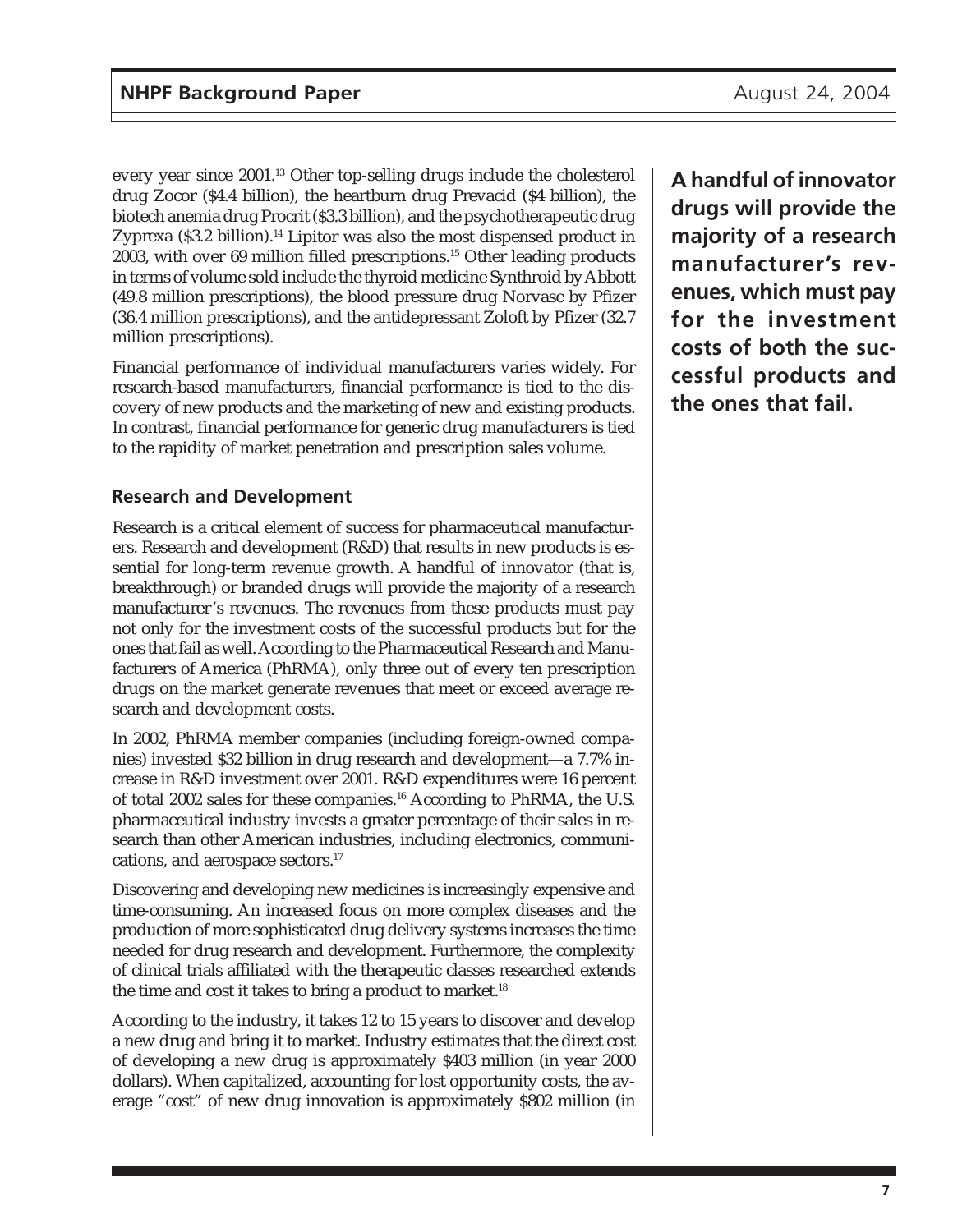year 2000 dollars).19 If post-approval R&D costs such as the development of new formulations are included, industry sources argue that the true costs rise to \$897 million (in year 2000 dollars).20

These estimates have been challenged extensively, however. Critics contend that industry estimates of research and development costs are grossly inflated. Many believe that these costs include activities that are actually marketing functions and that the estimates do not provide offsets for federal tax credits and other subsidies to support research and development costs.

Though the industry provides much of the intellectual and financial capital to develop products and bring them to market, the federal government also invests in drug development through intellectual property protection, federal support for research and development, and tax subsidies.<sup>21</sup> These federal vehicles for supporting drug research and development are created to ensure patient access to new medical therapies, but they also are important to the finances of pharmaceutical companies.

■ **Patents and marketing exclusivity provisions** limit competition for a defined period of time, allowing brand name products to dominate the market and establish name recognition. The effective patent life for pharmaceutical products receiving U.S. Food and Drug Administration (FDA) approval is generally less than the 20 years provided by the U.S. Patent and Trademark Office because companies file for patents early in the development process. Opportunities for patent restoration and other marketing exclusivities are provided through a variety of federal acts, including the Hatch-Waxman Act, which provides up to five years of patent restoration; the Orphan Drug Act, which provides seven years of marketing exclusivity for products designated as "orphan drugs"22 by FDA; and the Food and Drug Administration Modernization Act, which provides six additional months of marketing exclusivity beyond patents or other exclusivities for companies performing pediatric studies approved by the FDA. These laws have had an impact on effective patent life for new drugs. According to one estimate, the effective patent life of drugs has increased from 8.1 years for drugs approved between 1980 and 1984 to 15.1 years for some drugs approved in the late 1990s.<sup>23</sup>

■ **Federal government support for drug R&D** also includes financial support of biomedical research at the National Institutes of Health (NIH) and other research facilities. Federally funded research can result directly or indirectly in new pharmaceuticals. Much of the federally sponsored research is "basic" in nature without thought to specific drug therapies; however, it can lead to biological materials or lab processes that make it possible for the industry to pursue R&D that is directly relevant to new pharmaceuticals.24 There are no recent estimates of how much NIH spends on drug R&D. A study by the former Congressional Office of Technology Assessment (OTA) estimated that in 1988 federal agencies spent about \$400 million on preclinical drug discovery, or 14 cents for

**Industry provides much of the capital, but the federal government also invests in drug development through intellectual property protection, support for research, and tax subsidies.**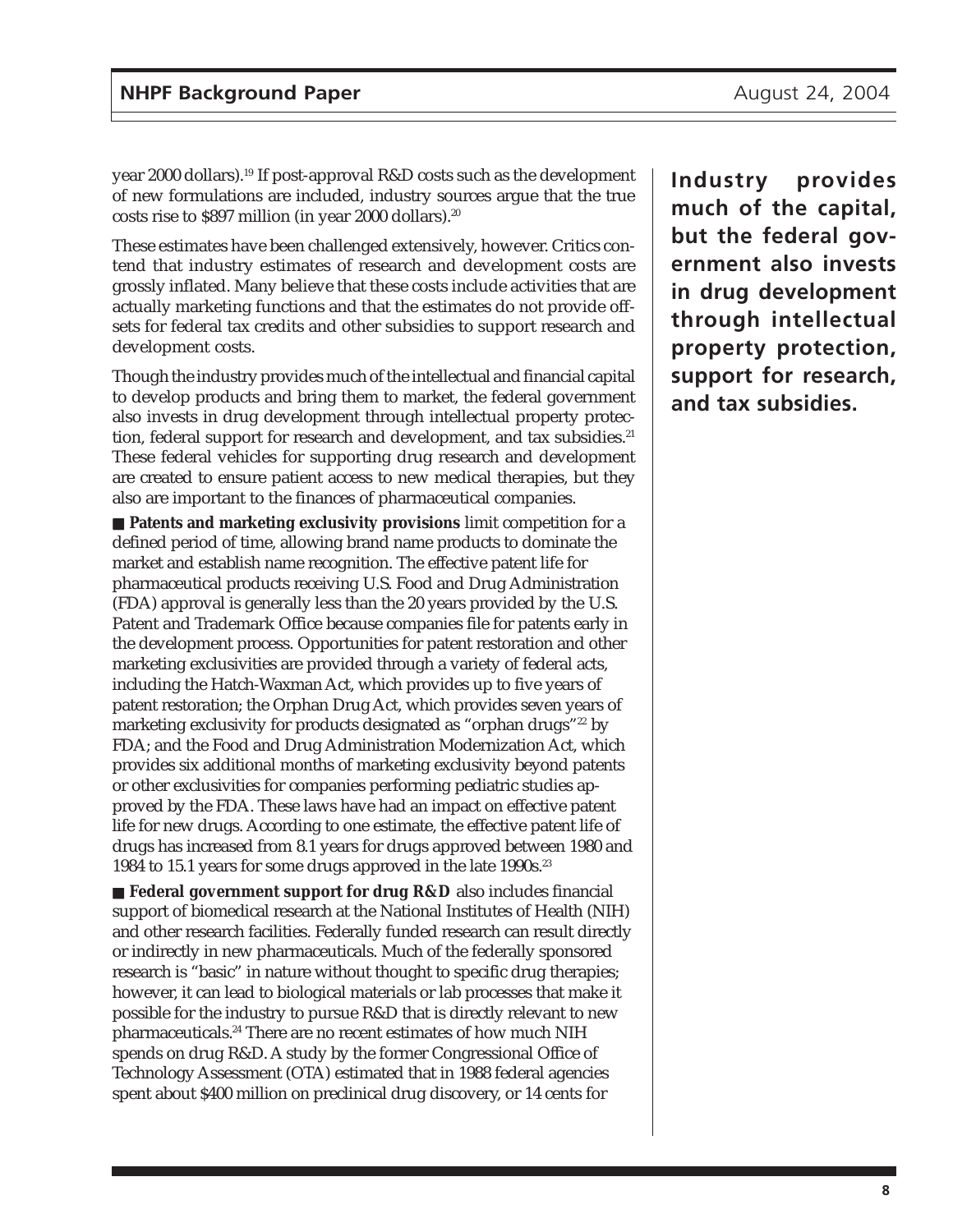every \$1 spent by industry on preclinical R&D. The OTA also found that federal agencies spent about \$200 billion on clinical R& D, or 11 cents for every \$1 spent by industry on clinical drug R&D.25

■ Federal tax policy provides subsidies in the form of **tax credits for industry R&D**. The Research and Experimentation (R&E) Tax Credit, created in 1981 to encourage firms to increase R&D expenditures from year to year, covers all R&D necessary to obtain FDA approval to market a drug.<sup>26</sup> Other tax credits available to the pharmaceutical industry for R&D include the Orphan Drug tax credit—equal to 50 percent of qualified expenses for human clinical trials of drugs designated as orphan drugs—and the U.S. possessions tax credit, which provides tax credits to businesses that invest in U.S. possessions, such as Puerto Rico.<sup>27</sup>

Research investment by U.S. pharmaceutical firms has climbed steadily over the last two decades; however, rising R&D spending has not resulted in increased development of new innovator products. The majority of new drug applications approved by FDA each year are for drugs that are modified versions of existing approved drugs, commonly referred to as "me too" or drugs. These types of drugs require less R&D investment and represent less commercial risk than the initial innovators in their therapeutic class. They also offer little in terms of new clinical benefit over their predecessors. Instead, their benefits can be found in fewer side effects, different dosage, or different delivery methods (for example, oral, injection, patch, etc.) than the innovator product. Their differences from the innovator products, however, are enough to qualify them as a new drug and therefore qualify for patents. As a result, "me too" drugs are often criticized for driving rising prescription drug costs, because they essentially extend patent protections and limit access of generic drugs to the market.

The annual number of new drugs receiving FDA approval that are considered to be marks of innovation—drugs that are different in structure from those already on the market, categorized as "new molecular entities" (NME)—is low. In 2002, only 17 were approved, the fewest number approved by FDA since 1983.<sup>28</sup> In 2003, 21 were approved in comparison to the high of 35 approved in 1999.<sup>29</sup> This lack of innovator productivity raises concerns about the impact of the industry's R&D investment.

Several factors are believed to contribute to this return on research investment. Advances in basic science have significantly increased research opportunities. The number of drug targets—disease-specific proteins, receptors, enzymes and genes—has risen dramatically from 500 to more than 5000 in recent years, and there has been an expansion in research to investigate them. R&D might be becoming more expensive because the "low-hanging fruit" has already been picked and because areas of unmet medical need are in complex diseases difficult to understand and control.30 This leads to longer development processes with more complicated clinical trials.

**The majority of new drug applications approved by FDA are for drugs that are modified versions of existing drugs, known as "me too" drugs.**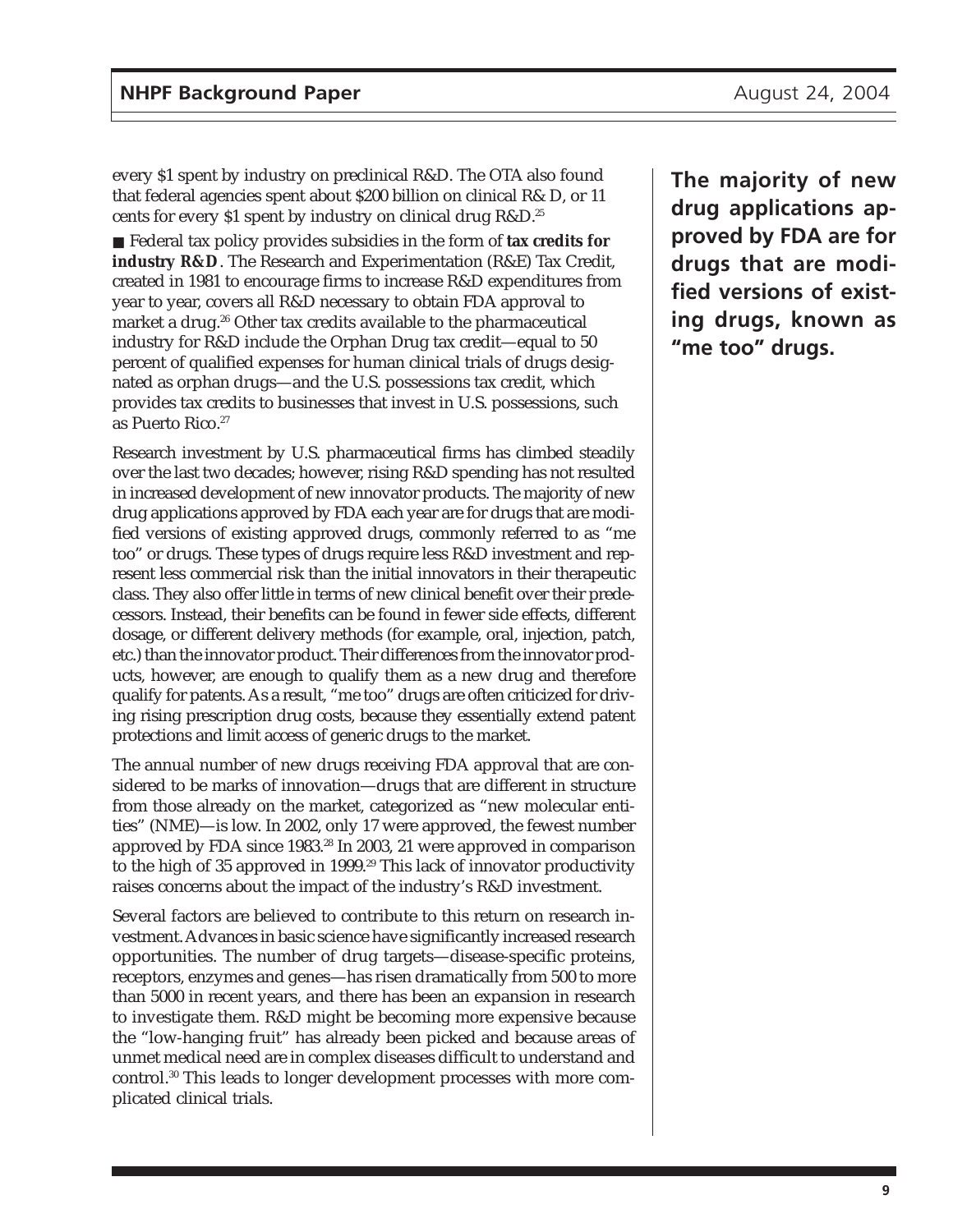Changing industry structure may also affect industry productivity. Thirty years ago, most research affiliated with drug discovery was conducted "in house." During the 1980s, the industry became more complex with the introduction of biotechnology companies. Biotech drugs differ from traditional chemical pharmaceuticals in key ways. Biotech medicines are synthetic versions of natural biologic substances (for example, proteins, enzymes, and antibodies) and are generally injected or infused directly into the bloodstream. Only a handful of traditional research-based manufacturers (also known as "Big Pharma") actually research and develop biotech drugs. Instead, research manufacturers use agreements with biotech firms to keep their drug development pipelines robust. These agreements may be driving up the cost of drug development.

Contractual agreements and collaborative arrangements between manufacturers and biotech firms have been increasing. In 2003, the pharmaceutical industry struck more than 300 new deals with biotech companies to manufacture and market biotech's drug products,<sup>31</sup> and 21 new biotech products received FDA approval, including products for HIV, Alzheimer's disease, cancer, psoriasis, and asthma. Sales for biotech drugs also grew 22 percent in 2003, with the global market for biotech drugs exceeding \$30 billion.<sup>32</sup> Twenty-five to forty percent of industry sales are reported to come from drugs that originated in the biotech sector.<sup>33</sup>

Regardless of the contributing factors, measuring industry productivity and the ultimate impact of R&D investment is difficult because the "payoff" from such investment takes a long time to materialize. R&D in the current market contributes to new drug development far into the future. Therefore, the true impact of increased R&D spending in recent years may not be realized yet.

### **Marketing**

To help offset revenue losses due to fewer new drug launches and generic entries, manufacturers try to maximize performance of existing brands. Product promotion is a critical element of this effort. In 2002, drug manufacturers spent over \$19 billion on total product promotion, including samples, brochures, drug detailing (in other words, sales people marketing drugs directly to doctors in their offices), and direct-to-consumer advertising (DTC) (Figure 1).34

The bulk of all promotional spending is targeted toward physicians and other providers. Over 80 percent of all promotional spending can be categorized as "professional spending." Professional promotional spending includes costs of journal advertisement, promotion and sales activities of drug representatives at hospitals and physician offices, and free drug samples. The retail value of free drug samples provided to physician's offices reached almost \$12 billion in 2002, making it the largest component of professional promotional spending,<sup>35</sup> followed by physician office promotion at over \$5 billion. The dollar value of free product sampling grew faster than any other form of promotion in 2002.<sup>36</sup>

**Over 80 percent of all promotional spending can be categorized as "professional spending," which includes journal advertisement, activities of drug representatives, and free drug samples.**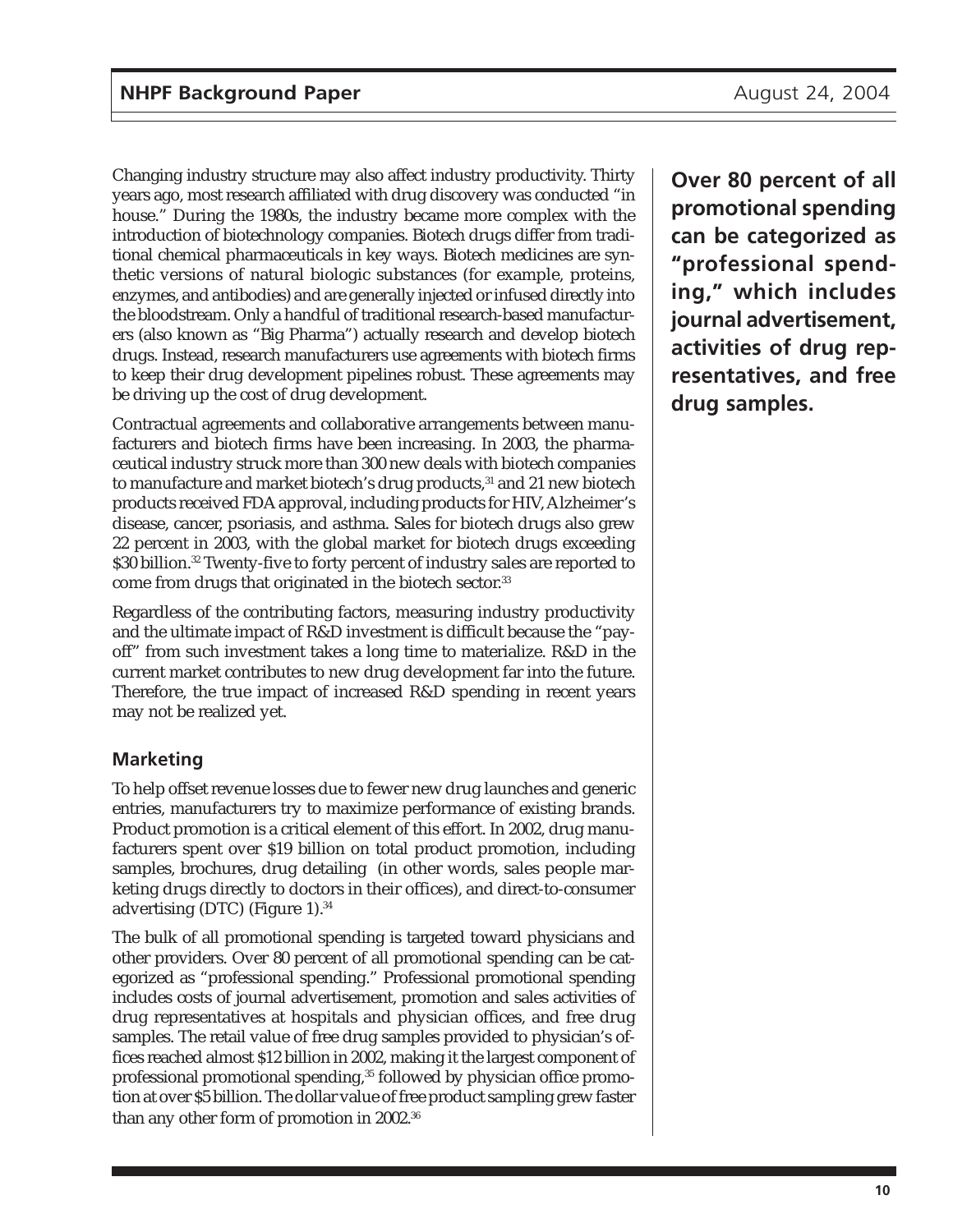Manufacturers are allocating a large portion of marketing resources to physician detailing; however, the traditional detail-based marketing model for professional promotion is being challenged. Increasingly, physicians use the Internet for medical information, including continuing medical education initiatives and point-of-care decision tools like electronic prescribing. Manufacturers are committing greater resources to "e-marketing." Some market experts believe that point-of-care e-prescribing and related integrated drug reference tools are on the verge of becoming the most powerful marketing tools. Various estimates have projected that over 50 percent of physicians will adopt e-prescribing by 2005.37

Although the overwhelming majority of promotional spending is geared toward providers, DTC spending is a subject of ongoing debate. DTC was the fastest growing component of all pharmaceutical promotional expenditures in the late 1990s. From 1996 to 2000, DTC spending advertisements in magazines, newspapers, and on television, radio and the Internet—tripled (Figure 1, inset). Spending on television ads alone increased sevenfold.



**FIGURE 1 Total Promotional Spending** (in billions of dollars) **in the United States by Type**

*Source: DTC promotion represents the expenditures for direct-to-consumer pharmaceutical advertising for prescription products on television, in magazines and newspapers, on radio, and outdoors. Professional promotional spending includes costs for sales activities, including product samples, office- and hospital-based physicians and directors of pharmacies, and advertising expenditures for prescription products appearing in medical journals. IMS Health, "Total U.S. Promotional Spend by Type, 2003" and "Total U.S. Professional Promotional Spend by Type," available at www.imshealth.com/ims/portal/front/ articleC/0,2777,6599\_44304752\_44889690,00.html.*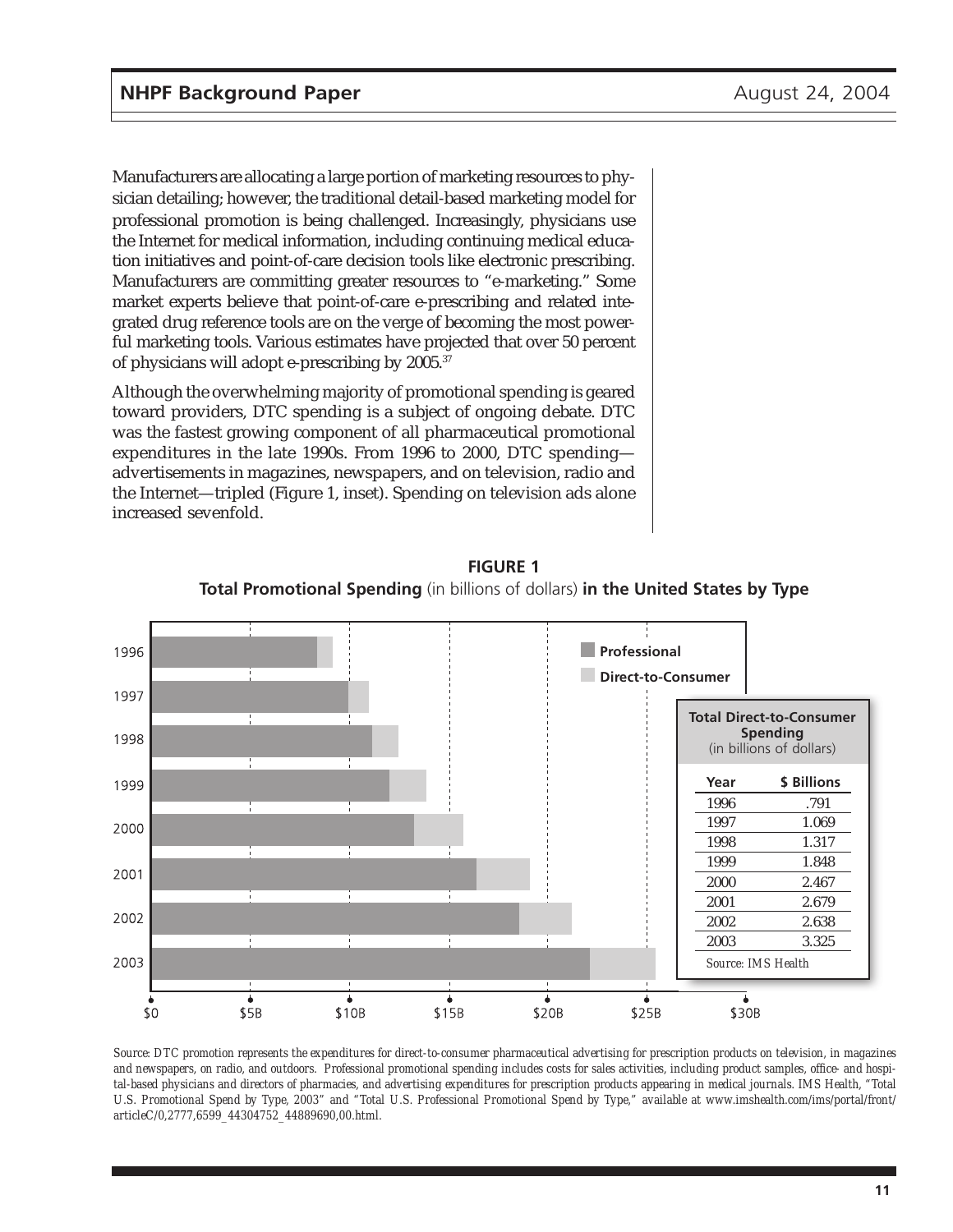Some believe the surge in DTC spending is linked to the relaxing of FDA rules on mass media advertising for prescription drugs, which occurred in 1997. However, others point out that the increase in spending started before 1997 and therefore the new guidelines may not be the sole reason for the increase.<sup>38</sup>

DTC advertising is concentrated on a few products in a variety of therapeutic classes. According to IMS Health, the top DTC-promoted brands in 2001 were the anti-inflammatory drug Vioxx by Merck & Co (\$135 million), the arthritis drug Celebrex by Pfizer (\$130 million), the heartburn medicine Nexium by AstraZeneca (\$127 million), the erectile dysfunction therapy Viagra by Pfizer (\$101 million), and the allergy medicine Allegra by Aventis (\$90 million). In general, top-selling products have large DTC expenditures, although the products with the most promotional expenditures do not always correspond to the top-selling products.

Manufacturers tend to spend the most on consumer ads for drugs used to treat chronic conditions that require treatment over extended periods of time such as asthma, depression, allergies, arthritis, and diabetes. Drugs with low occurrence of mild side effects are also better candidates because there is less information on risk that needs to be conveyed to the consumer. DTC advertising for certain types of drugs such as "lifestyle" drugs (for example, Viagra) is viewed as a good investment because insurance usually does not cover such products, leaving most consumers to pay for them completely out-of- pocket. Within a specific class of drugs, the intensity of DTC advertising varies, and the amount of advertising for specific products changes over time.39

Critics argue that DTC advertising drives spending as well as inappropriate utilization and takes money away from R&D. They claim DTC advertising leads consumers to seek drugs when other treatments may be more appropriate or to seek newer, more expensive drugs that may (or may not) be as effective as their predecessors.

Supporters argue that DTC advertising educates consumers about treatment options and that increased drug utilization encouraged by DTC has improved public health.<sup>40</sup> Furthermore, they argue that it prompts patients to seek medical advice about health concerns, resulting in new diagnoses and additional health care recommendations.

The U.S. General Accounting Office [(GAO), renamed the U.S. Government Accountability Office in July 2004] concluded in a 2002 study on DTC advertising that it appears to increase prescription drug spending and utilization. The GAO also found that spending on heavily advertised drugs increased faster than other sales and that this was due to an increase in utilization, not increasing prices. It also noted, however, that the spur in utilization may be due to the type of drug that is heavily advertised, namely the chronic condition drugs. Another fact to consider is that many of the same drugs promoted through DTC advertising are also promoted to physicians through drug detailing; therefore, determining the true influence of DTC is difficult.

**The GAO found that spending on heavily advertised drugs increased faster than other sales and that this was due to increased utilization, not increasing prices.**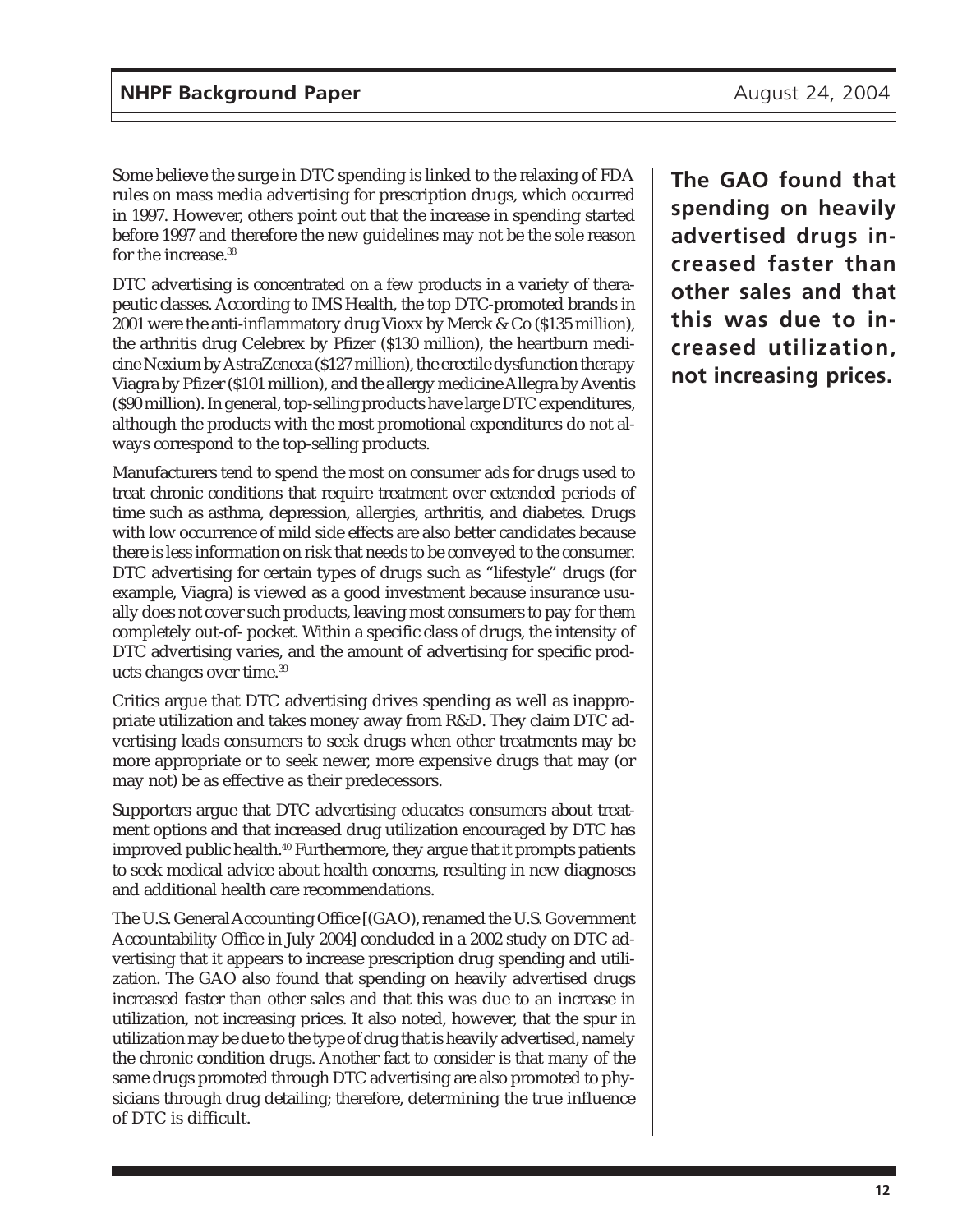## **Growth of Generic Drugs**

Despite the efforts of research-based firms to fend off the advances of generic products, generic drugs are a growing component of the pharmaceutical industry with a steady increase in share of total prescriptions. When Congress passed the Drug Price Competition and Patent Term Restoration Act in 1984 (also known as the Hatch-Waxman Act) to streamline the approval process for generic drugs and increase their access to the market, generic drugs accounted for only 18 percent of the prescriptions filled. By 2003, generic products accounted for 51 percent of all prescriptions filled.41 Between 2002 and 2003 alone, generic sales grew by 22 percent and the volume of generic prescriptions grew by 9.2 percent.42 These levels represent new highs in both dollars spent on and prescriptions for generic drugs.

Generic drug manufacturers do not have to conduct clinical trials and prove safety and efficacy the way brand name drug manufacturers do for a new patented drug. Instead, they have to prove "bioequivalence," which in general terms means their product must deliver the same active ingredient in the same dosage and in the same time frame as the innovator or brand product.43 The cost for proving bioequivalence is about \$1 million, significantly less than the cost to develop a new drug.<sup>44</sup>

The lower R&D costs of generics allow drug manufacturers to price generics aggressively, usually at about a third of the price of brand name products. This translates into significant savings for consumers and purchasers. According to the Generic Pharmaceutical Association, the average price per prescription for a brand name drug is \$84.21, whereas the average price for a generic drug is \$30.56.

According to the FDA, brand name firms are involved with the production of approximately 50 percent of generic drugs. Creators of patented products sometimes manufacture the generic versions, and sometimes they also use licensing agreements with generic manufacturers for the production of generic versions of their patented drugs. Some of these agreements have been criticized as financial arrangements intended only to delay the production and distribution of generic substitutes.

Patent expirations for brand name drugs are one of the driving forces behind rising generic drug sales. The expiration of patents for top-selling brand name drugs creates market opportunities for generic drugs. In year 2005 alone, several major branded drugs that collectively represent over \$13 billion in sales (in year 2003 dollars) will lose patent protection (Table 3).

Pravachol and Zocor are top-selling cholesterol medications, and Zoloft is a leader in the antidepressant category. The loss of patent protection for these products will likely a have major impact on the overall expenditures in these therapeutic classes.

Payer cost-containment trends are another driving force behind the growing market share of generics. Generic substitution requirements in **In 2003, generic sales grew by 22 percent and the volume of generic prescriptions grew by 9.2 percent, representing new highs for the generic drug market.**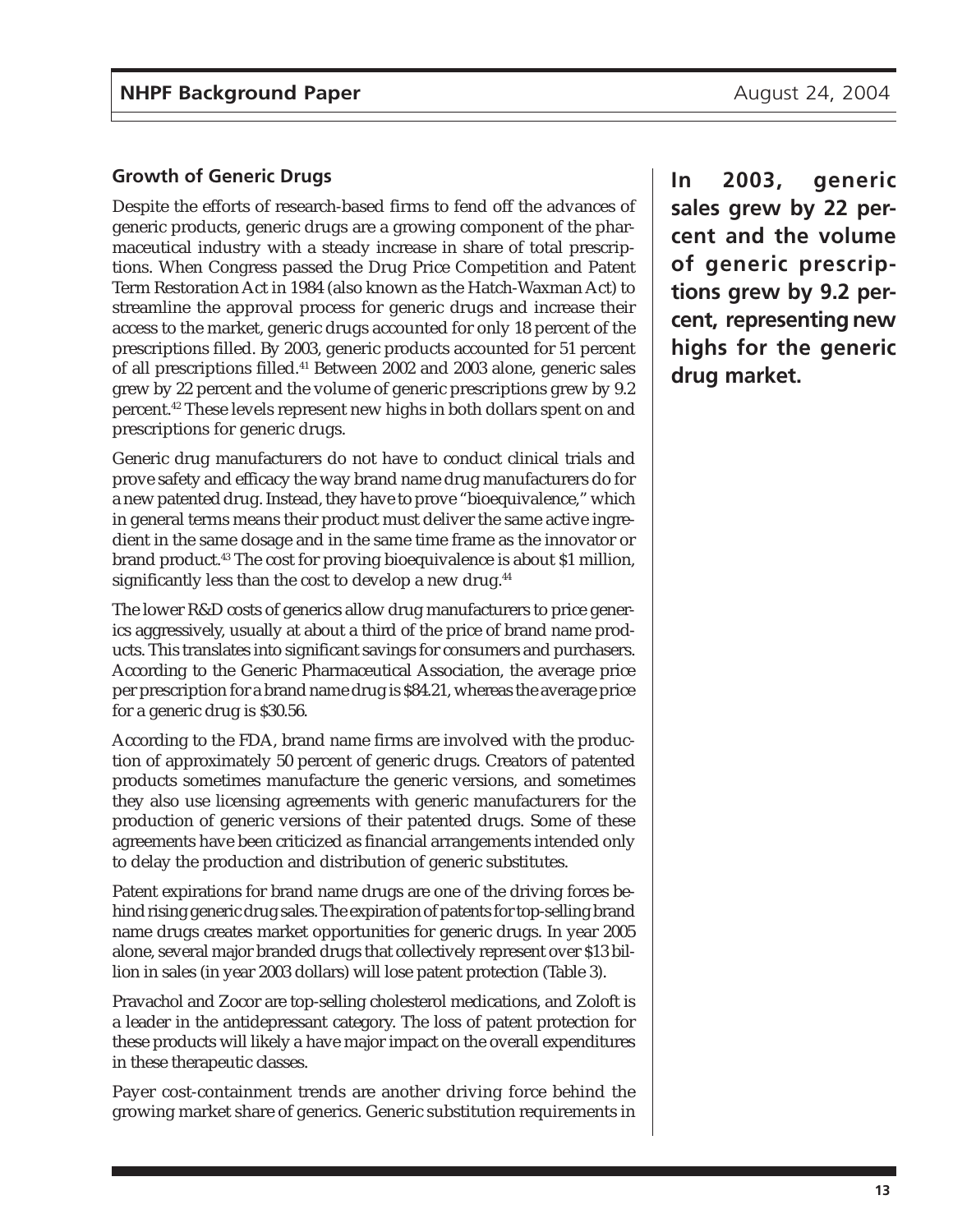| <b>TABLE 3</b>                                                         |  |  |  |  |
|------------------------------------------------------------------------|--|--|--|--|
| <b>Patent Expiration Dates for Five Top-Selling Prescription Drugs</b> |  |  |  |  |
| (in billions of dollars)                                               |  |  |  |  |

| <b>Drug Name</b> (Manufacturer)         | 2003<br>Sales (\$B) | Date.            |
|-----------------------------------------|---------------------|------------------|
| <b>Prevacid</b> (TAP Pharmaceuticals)   | 4.0                 | <b>July 2005</b> |
| <b>Pravachol</b> (Bristol Myers Squibb) | 2.0                 | October 2005     |
| Zocor (Merck $& Co.$ )                  | 4.4                 | December 2005    |
| <b>Zoloft</b> (Pfizer)                  | 2.9                 | December 2005    |

*Source: Sales data from IMS Health, "Leading 20 Products by U.S. Sales, 2003," available at www.imshealth.com/ims/portal/front/articleC/0,2777,6599\_42720942\_44304277,00.html; patent expiration dates from the Generic Pharmaceutical Association, "Drug Patent Expiration List 2002 - 2006," available at www.medvantx.com/550.asp?nav=500.*

Medicaid programs and multitiered copays in private health plans effectively reduce cost while helping to accelerate the conversion from brand name to generic products. Years ago, it would take over six months for a generic product to capture 50 percent of the dispensed market; in the current market, it can happen in as little as six to eight weeks.<sup>45</sup>

Though generic drugs are gaining ground in the U.S. pharmaceutical market, barriers to entry remain. Patent extensions, restorations, and periods of market exclusivity granted to brand name manufacturers can delay when generics are able to enter the market. Patent challenges by brand name manufacturers also impose legal fees, delaying generic approvals and thus market entry. Product management strategies by brand name manufacturers, such as product oversampling to physicians, aggressive DTC marketing, and other strategies, can delay market penetration and affect the rate of conversion from brand name to generic. For example, ulcer medications and antidepressant drugs, the second- and third-ranked therapeutic classes by U.S. prescription sales for 2002, maintained their sales rankings in 2003 even though both classes have generic substitutes available and there is an over-the-counter ulcer medication available.

The MMA contains provisions to close unintentional loopholes in the Hatch-Waxman law that delayed the marketing of generic drugs. Among its provisions, MMA allows brand name manufacturers filing patent infringement litigation against generic drug manufacturers only one 30 month stay of marketing exclusivity. Previously allowed were multiple stays, which could be overlapping and consecutive and could delay generic drug market entry for years. The limitation imposed in the new law is contentious and will continue to generate policy discussion.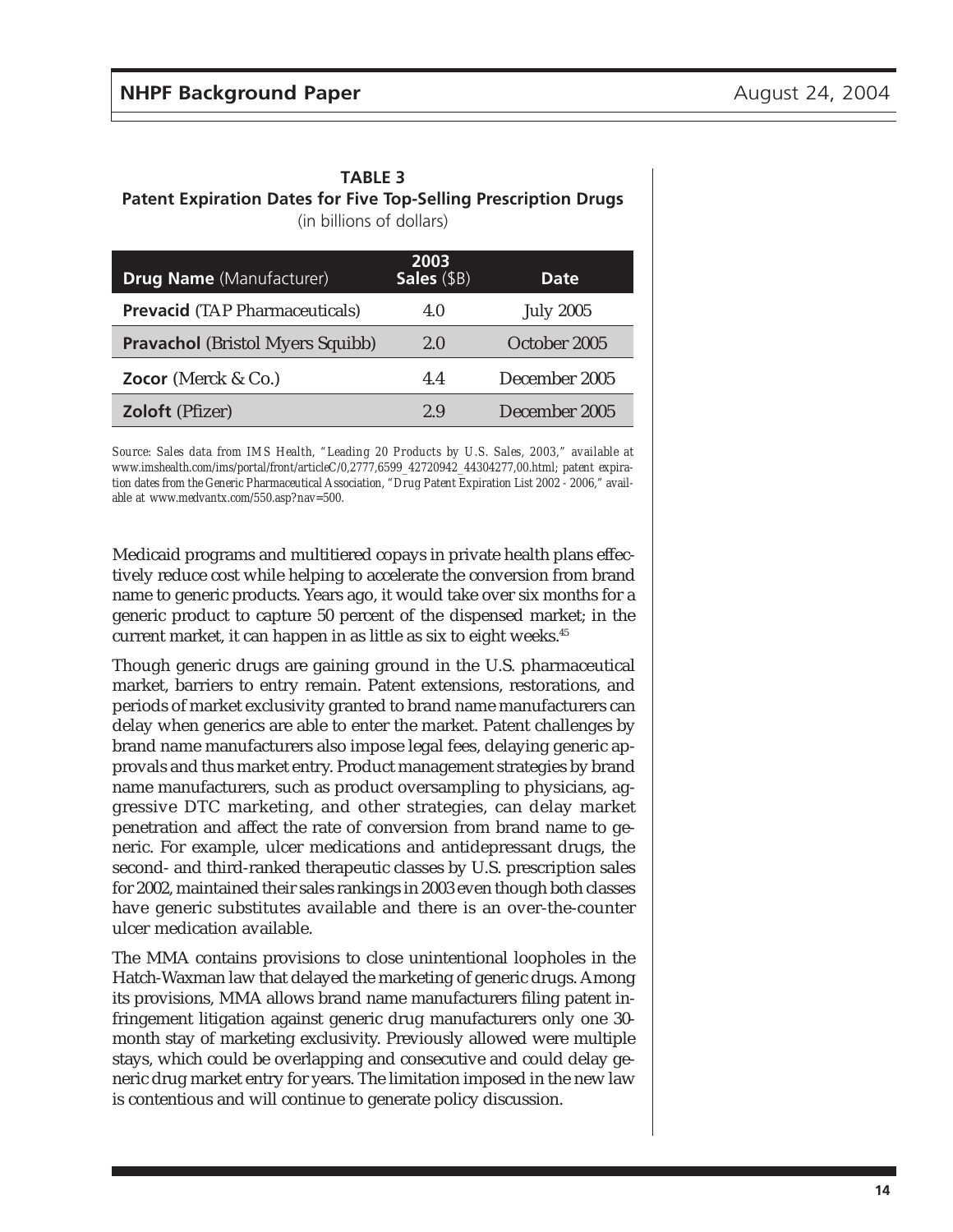Access to the lucrative biotech market is currently not available to generic manufacturers. When the Hatch-Waxman Act was passed in 1984, the biotech industry was in its beginning stages and none of its drugs had been approved yet. As a result, Hatch-Waxman provides no guidance to the FDA regarding approval for generic versions of biotech products. Unlike chemical medicines, biologics cannot be tested for bioequivalency; new tests must be developed to determine whether a generic version of a brand name biologic offers the same therapeutic effect.

Biotech drugs are among the most expensive drugs to develop and are priced accordingly. As patent expirations for the initial products of the 25-year-old biotech industry approach [reportedly 17 biotech drugs worth more than \$10 billion in sales (in year 2000 dollars) will lose patent protection in 2006], the industry, Congress, and the FDA are beginning to debate whether generic biologics should be allowed and what the approval process should require.

The research-based pharmaceutical industry argues that making biologics is still so complex that generic firms should have to prove safety and effectiveness as if they were creating a new medicine. The FDA is in the process of putting together scientific guidelines on how to prove that copies of biologics are similar to the original medicines, but it has cautioned in the past that there are significant scientific issues about how to show "sameness" to assure the agency that generics are safe, pure, and potent, as well as equivalent to the brand.

## **A Complicated Marketplace**

The marketplace that links consumers to manufacturers is highly complex and involves a number of intermediaries. The "sell" side of the prescription drug transaction includes manufacturers who produce the product, as well as wholesalers and retail distributors who buy the product and resell it to the consumer. On the "buy" side of the transaction, the consumer is actually an amalgamation of multiple parties including (*a*) the patient who will use the product and will likely pay for at least a portion of the purchase price, (*b*) the physician, or other health care provider, who prescribes the drug, and (*c*) the insurer (if the patient has prescription drug coverage) who shares the financial burden of the purchase with the consumer, may negotiate prices with retailers and the manufacturer, and can play a role in limiting or shaping product options.

**Individuals** — According to surveys by the Kaiser Family Foundation<sup>46</sup> over half (54 percent) of Americans say they take prescription drugs on a regular basis, and one-fourth (24 percent) say they take three or more drugs regularly. Thirty percent say they currently have more than five prescription drugs in their medicine cabinet.

Unlike most consumer products, users of prescription drugs have limited choice in selecting a particular product. Purchases must be initiated by

**As biotech patent expirations approach, the industry, Congress, and the FDA are beginning to debate whether generic biologics should be allowed and what the approval process should require.**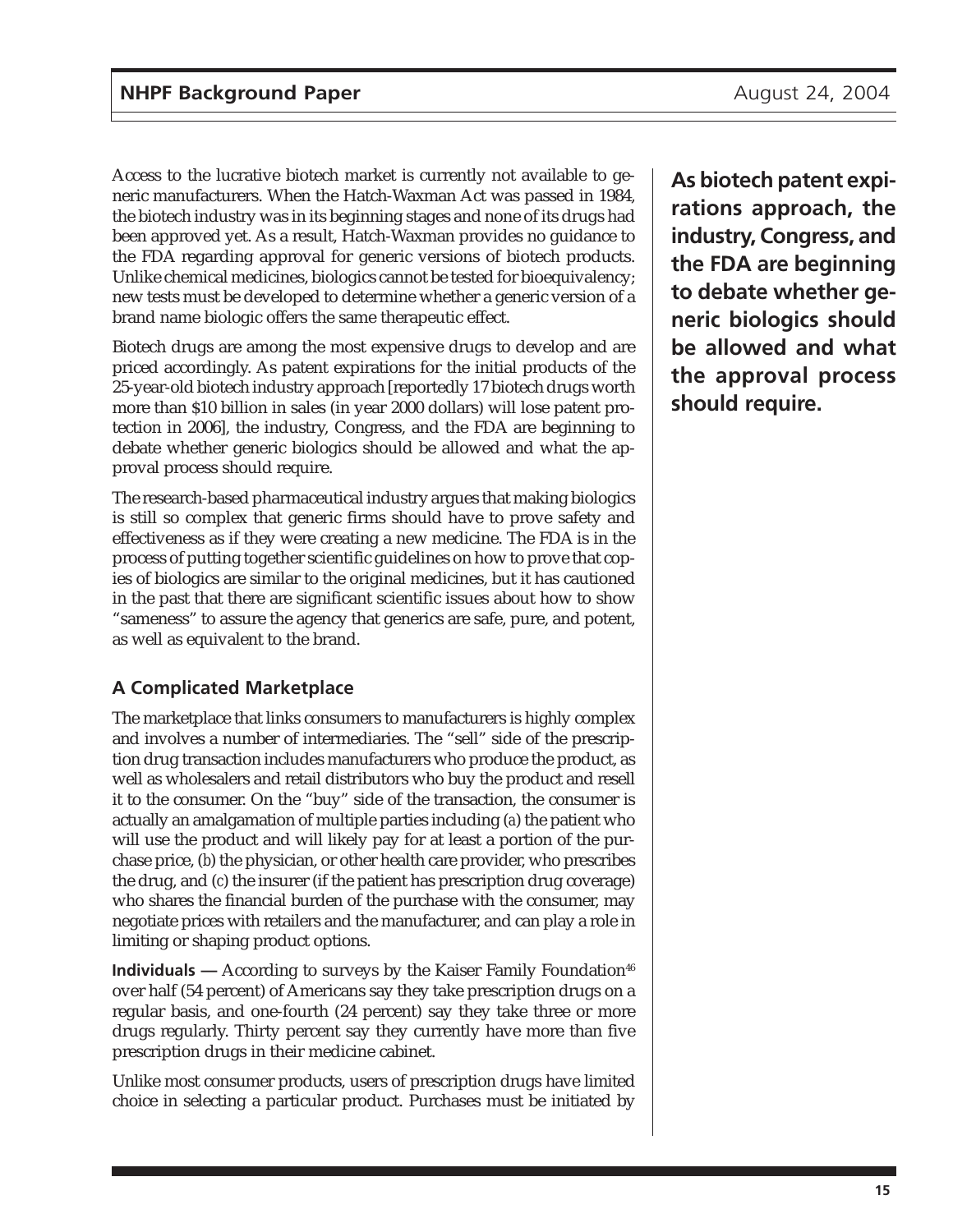physicians or other appropriate health care providers via prescription of a particular drug. Patients generally lack the clinical expertise necessary to influence providers' prescribing choices, although the aim of DTC advertising is clearly to motivate patients in this regard. Despite the increase in DTC advertising, most manufacturer marketing focuses on physicians in recognition of the role they play in product selection.

**Insurers —** Insurance coverage also directly affects access to prescription drugs. The Kaiser survey found that 25 percent of respondents did not have prescription drug coverage, and 29 percent said they have not filled a prescription because of the cost. Insurers can also influence the types of drugs used by an individual. In general, consumers with drug insurance use more prescriptions, including more brand name drugs, and have greater prescription expense than people without insurance. A driving force of this dichotomy is the price insulation that third party coverage provides—particularly for higher-priced brand name drugs. Faced with a flat copayment instead of a retail price, people with drug insurance are less sensitive to price differentials between drug products.

Third party payment (public and private) continues to steadily offset the consumer's out-of-pocket share of drug spending. In 1994, out-of-pocket and third party shares of total drug expenditures were nearly equal. By 2002, the consumer out-of-pocket share was down to 30 percent.<sup>47</sup> The rise in third party payment over the years is due to an expanding share of total expenditures paid by private insurers, which reflects an expansion in drug coverage. In 2002, private third party payers paid \$77.6 billion for prescription drugs.48

Out-of-pocket spending for prescription drugs, however, is growing at a faster rate than private health insurance spending.49 A driving factor for this trend is the cost-containment measures imposed by third party payers, most notably managed care plans and their pharmacy benefit managers (PBMs).50 PBMs are private firms that manage drug benefit programs for employers, insurers, and managed care plans. PBMs perform a variety of functions, including formulary design and management, pharmacy network and payment administration, mail order, rebate negotiations or management, and patient compliance programs.

Prescription drug formularies were introduced by health plans to influence prescribing patterns with the goal of reducing costs. Drugs on the formulary are covered, whereas nonformulary drugs are not. In recent years, fairly inclusive formularies with multitiered copayment levels have become the general rule in the administration of drug coverage. Such formularies create lower copayments for generic drugs and feature less expensive or more effective brand name products on a preferred drug list (PDL). Manufacturers are often willing to offer discounted prices in exchange for the guaranteed market share likely to result from inclusion in the PDL. The different copayment levels create incentives for beneficiaries to use generic or low-cost brand name drugs. This approach

**Out-of-pocket spending for prescription drugs is growing at a faster rate than private health insurance spending.**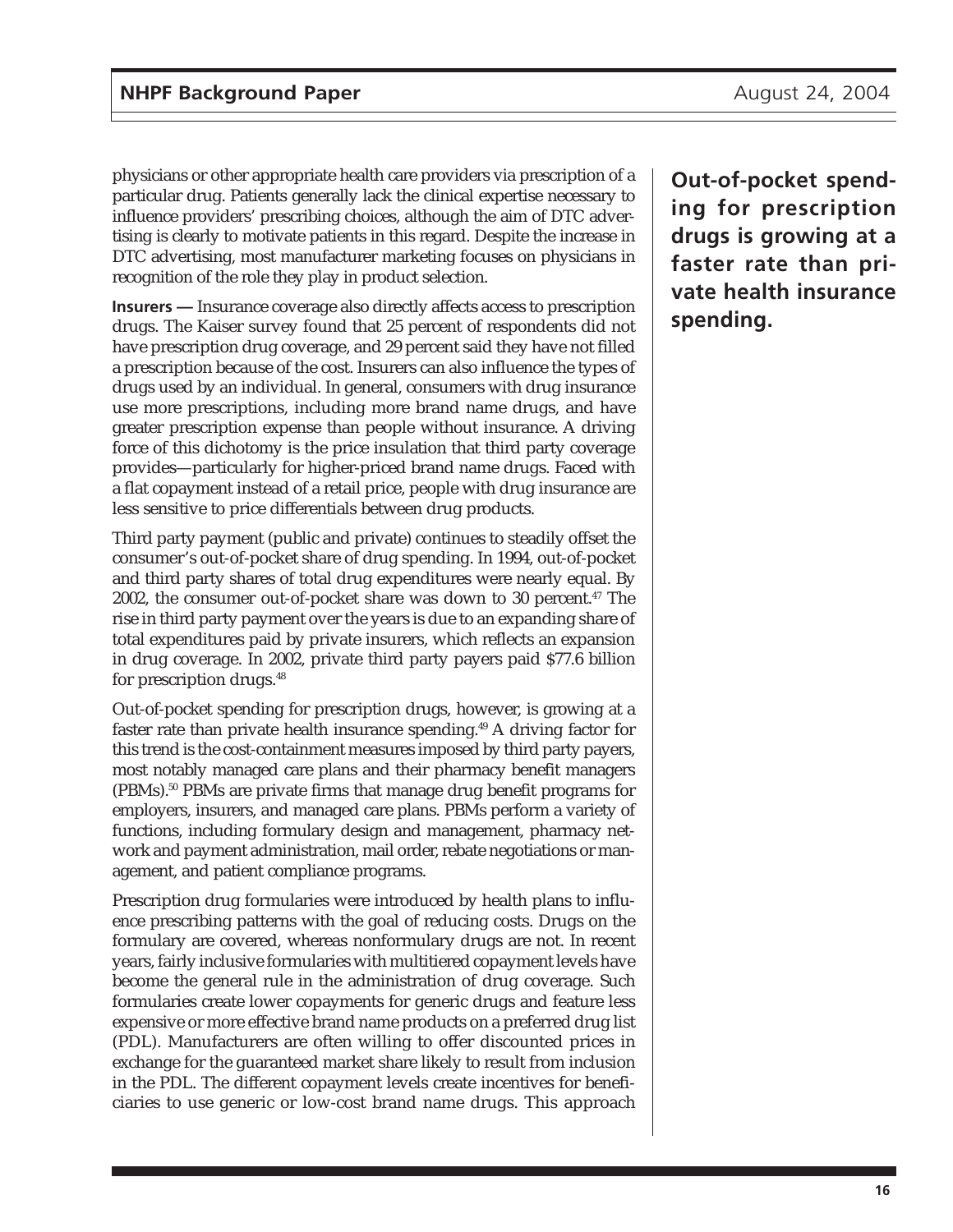provides coverage for a broad range of drugs, but shifts more of the expense for certain products (such as high-cost brand name drugs) to consumers. For most consumers, these copays and formularies affect them when they present their prescription to a pharmacist at a retail pharmacy.

**Retailers —** According to the National Association of Chain Drug Stores, there are over 35, 000 chain drug store pharmacies (for example, CVS), mass merchandiser pharmacies (such as Target), and supermarket pharmacies nationwide. In addition, there are over 20,000 independent pharmacies that are small, privately owned individual pharmacies or small chain pharmacies.

In recent years, the distribution market has shifted away from independent, privately owned pharmacies toward chain drug stores, food stores, and mass merchandisers. These retail pharmacies dominate the distribution market, dispensing approximately 60 percent of all prescription drugs in the United States.<sup>51</sup>

Mail order service is a fast-growing segment of the distribution market. Mail order sales grew by 15.5 percent in 2003, resulting in a 13.2 percent market share.<sup>52</sup> Lower copayments for mail order services offered by managed care organizations and PBMs are a driving force behind the growth in mail order purchases.

The Internet has expanded consumer access to prescription drugs. "Internet pharmacies" mimic traditional retail pharmacies in terms of products and services and compete directly with them; they dispense a similar line or range of drugs to consumers and may offer patient education and/or drug interaction screenings. There also are Internet "prescription sites" that offer access to a limited selection of drugs. Lifestyle drugs are promoted this way. Prescription order writing and filling services are provided at these sites. Finally, traditional retail pharmacies provide Internet sites as an option for consumers to place their refill and prescription orders.

Internet access to prescription drugs appears to provide convenience and easy availability; however, such pharmacy outlets raise significant safety concerns, regarding, in particular, patient education and safeguards, the monitoring of prescription writing, and the quality of the drugs themselves.53 Internet pharmacies have already been implicated in scandals involving counterfeit and contaminated drugs.

**Wholesalers —** The majority of pharmaceutical drugs sold in the United States are purchased through drug wholesalers. Wholesalers provide a cost effective means for manufacturers and retailers to purchase, deliver, and sell prescription drugs. Serving as a middleman, wholesalers help lower manufacturers' costs through large volume purchases while providing "one-stop shopping" for retailers, thus eliminating the need to negotiate contracts with individual manufacturers.

**Chain drug stores, food stores, and mass merchandisers (such as Target) dispense about 60 percent of all prescription drugs in the United States.**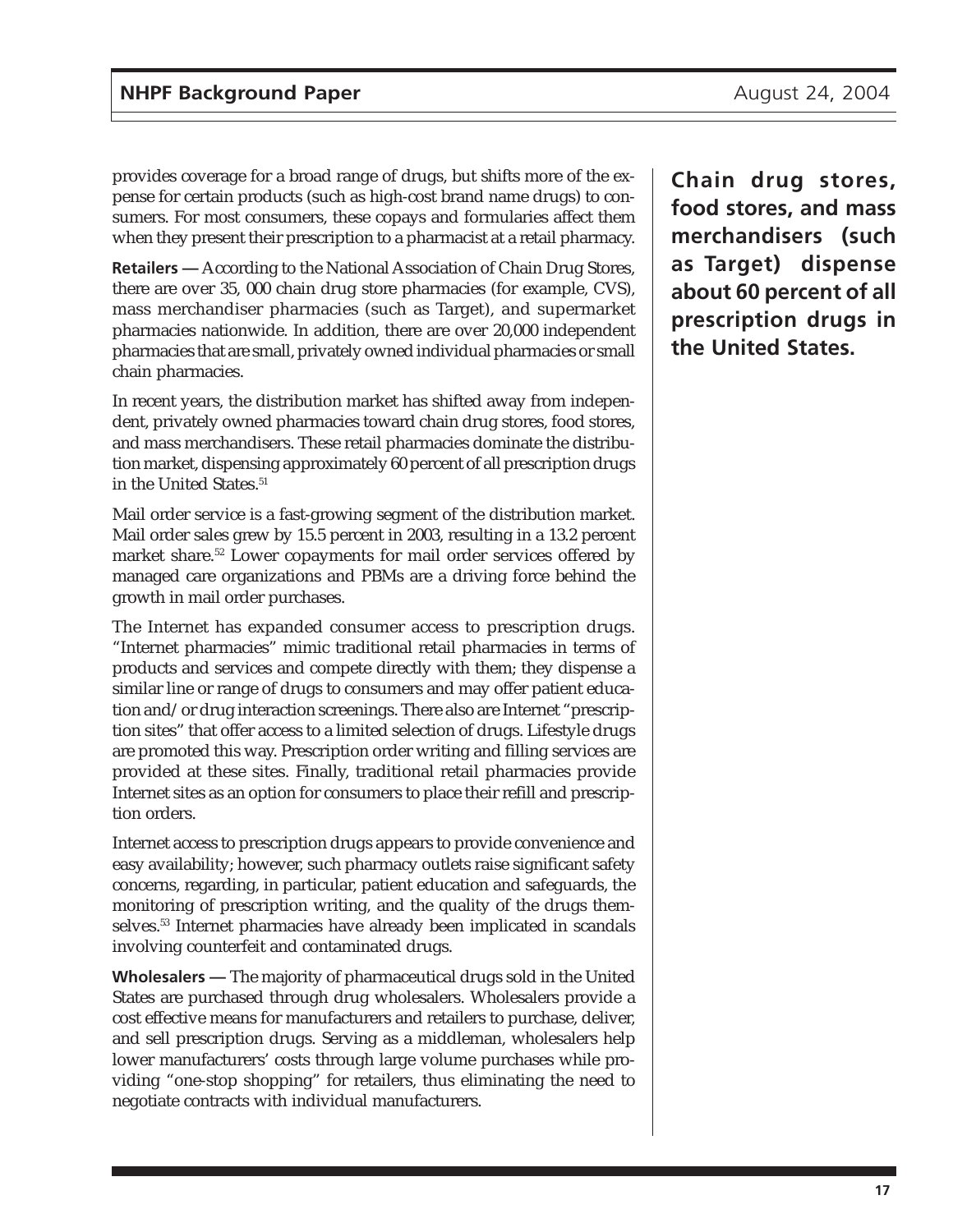Wholesalers generate revenue from both manufacturers and retailers. Retailers pay fees for distribution services, and manufacturers provide cash rebates and discounts for prompt or early payment. Wholesalers operate on narrow profit margins; the wholesale markup is modest, usually just a few cents for every dollar of prescription drugs sold. The average wholesale price (AWP) is intended to represent the average price at which wholesalers sell drugs to physicians, pharmacies, and other customers.

These "sticker prices" or "list prices" are commercially published and sold to public and private purchasers. They serve as a reference price for purchasers, with payments usually corresponding to AWP, less a specified percentage (for example, AWP minus 15 percent). AWP, however, is not an accurate reflection of actual market prices because it does not include discounts available to various purchasers. It is generally considered to be an overstated price and is facetiously referred to as "ain't what's paid."54

The recently enacted MMA addressed the problem of AWP by replacing it with the average sales price (ASP) as the basis for prescription drug reimbursement under Medicare Part B. The ASP is the average of a drug's final sales prices in the United States, net of rebates or other discounts. The new payment basis will be implemented in 2005.

The wholesale industry is highly concentrated, with 90 percent of all sales made by only three companies. The "Big Three" are McKesson HBOC, Inc; Cardinal Health, Inc.; and AmeriSource Corp. As the principal pipeline of drug distribution, these large wholesalers purchase a full line of pharmaceutical products from manufacturers and resell them to retailers. In some cases, the products are warehoused by the large wholesaler then resold and distributed directly to retailers. In other cases, these wholesalers provide "brokerage services," which can include delivery directly from the manufacturers without warehousing as well as allowing retailers and manufacturers to submit orders and payments through the wholesaler without involving the wholesaler in the delivery of the purchase.<sup>55</sup>

Regional wholesalers deal with a smaller volume of drugs than the Big Three, but they sell to the same purchasers and compete with the large wholesalers. Small wholesalers vary in their size, product lines, and services. Some provide a full line of drug products, others provide only certain products such as injectables, and yet others team with medical supply companies to provide combination products of drugs and medical devices.

There also are secondary wholesalers who specialize in the purchasing and selling of select discounted pharmaceutical products to other wholesalers. The sources for these discounted products can be manufacturers offering sales to clear their inventory or meet sales quarter goals, and pharmacies and other wholesalers with overstocks. A distinguishing feature of secondary wholesalers is their willingness to risk capital by buying discounted products for quick resale. Secondary wholesalers compete entirely on price. Purchasing prescription drugs from secondary

**The wholesale industry is highly concentrated, with 90 percent of all sales made by only three companies.**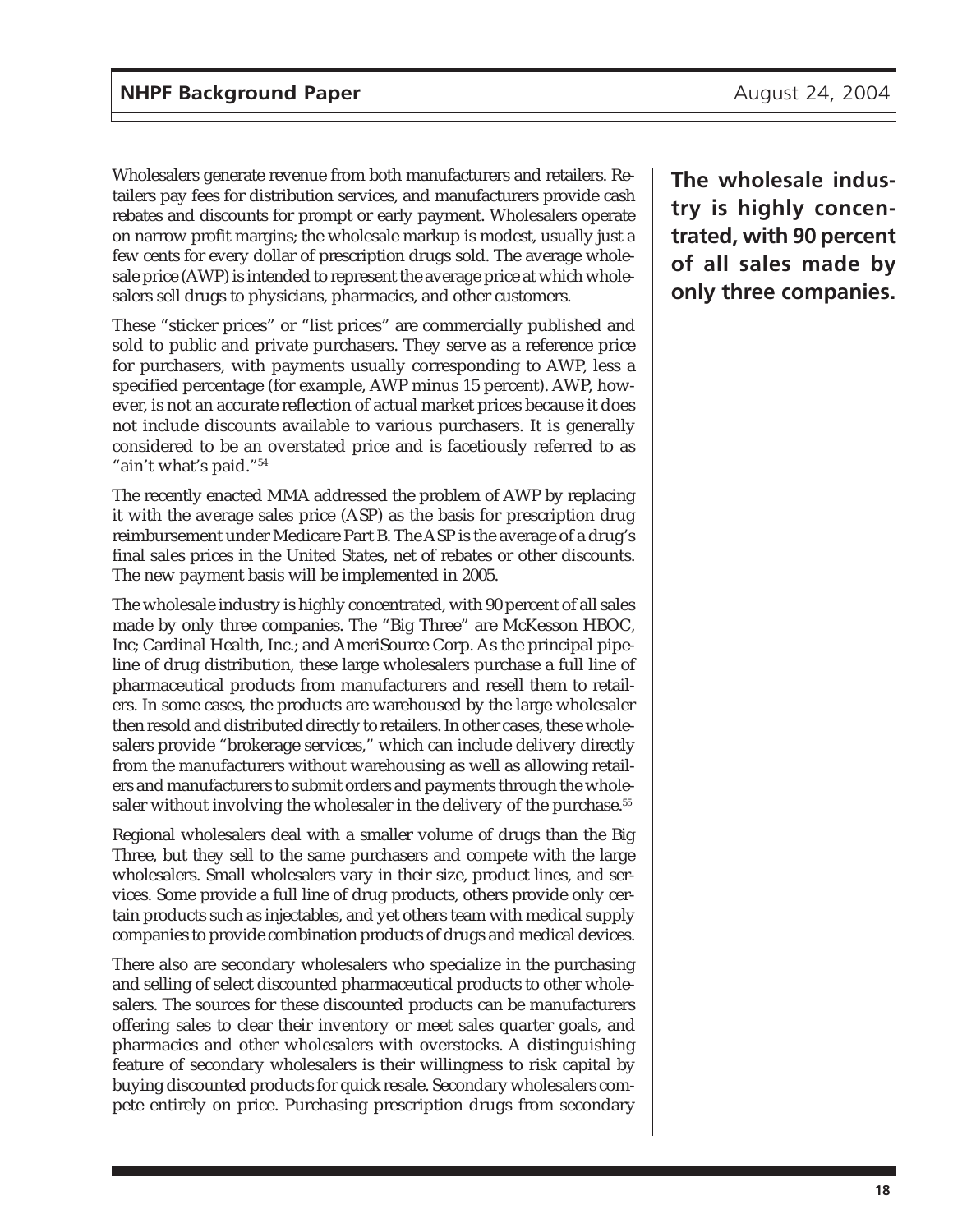wholesalers is attractive to large and regional wholesalers because their discounted prices can undercut the regular contract price offered by the manufacturer. As a result, large and regional wholesalers may reduce contract purchases with manufacturers for certain drugs so they can take advantage of the secondary market sales.

The secondary wholesale market generates concerns regarding product safety, integrity, and pricing practices. There is no formal definition or count of secondary wholesalers, and regulation of the entire wholesale industry varies from state to state. Corrupt secondary wholesalers have been the root of several large counterfeit drug cases (for example, fake Lipitor) and "drug diversion" schemes—a sales practice that sends lowercost drugs intended for institutional settings to retail settings—to make a profit. States have responded by tightening licensing requirements for wholesale businesses, and FDA is pursuing product packaging and tracking changes to ensure product safety.

## **FEDERAL GOVERNMENT**

As might be expected for such an unwieldy segment of the U.S. economy, the federal government is a unique stakeholder in the pharmaceutical marketplace. It plays three distinct roles; as regulator, researcher, and purchaser, the government is an influential participant in the industry.

## **Regulation**

The pharmaceutical industry is one of the most regulated industries in the United States, and the FDA is the federal agency responsible for overseeing the pharmaceutical industry.

FDA oversight of new prescription drugs can be classified into preapproval and postapproval activities. Preapproval activities focus on ensuring that a drug is safe and effective before it is marketed to consumers. Postapproval activities include postmarketing surveillance to ensure the ongoing safety of marketed drugs, the enforcement of good manufacturing practices so that drugs are manufactured in a consistent and controlled manner, and the monitoring of prescription drug advertising to ensure the truthful presentation of information regarding effectiveness, side effects, and so forth.

FDA is also responsible for overseeing the generic and over-the-counter (OTC) drug development, as well as marketing.

**New Drugs —** Regulatory authority for the agency is provided in the Food, Drug and Cosmetic Act (FD&C Act), which was passed in 1938. United States drug law has evolved dramatically since then, with the most significant change occurring with the Kefauver-Harris Drug Amendments of 1962. The Amendments fundamentally restructured the way in which FDA regulated new medicines, transforming a system of premarket notification into one that requires individual premarket approval

**As regulator, researcher, and purchaser, the government is an influential participant in the pharmaceutical industry.**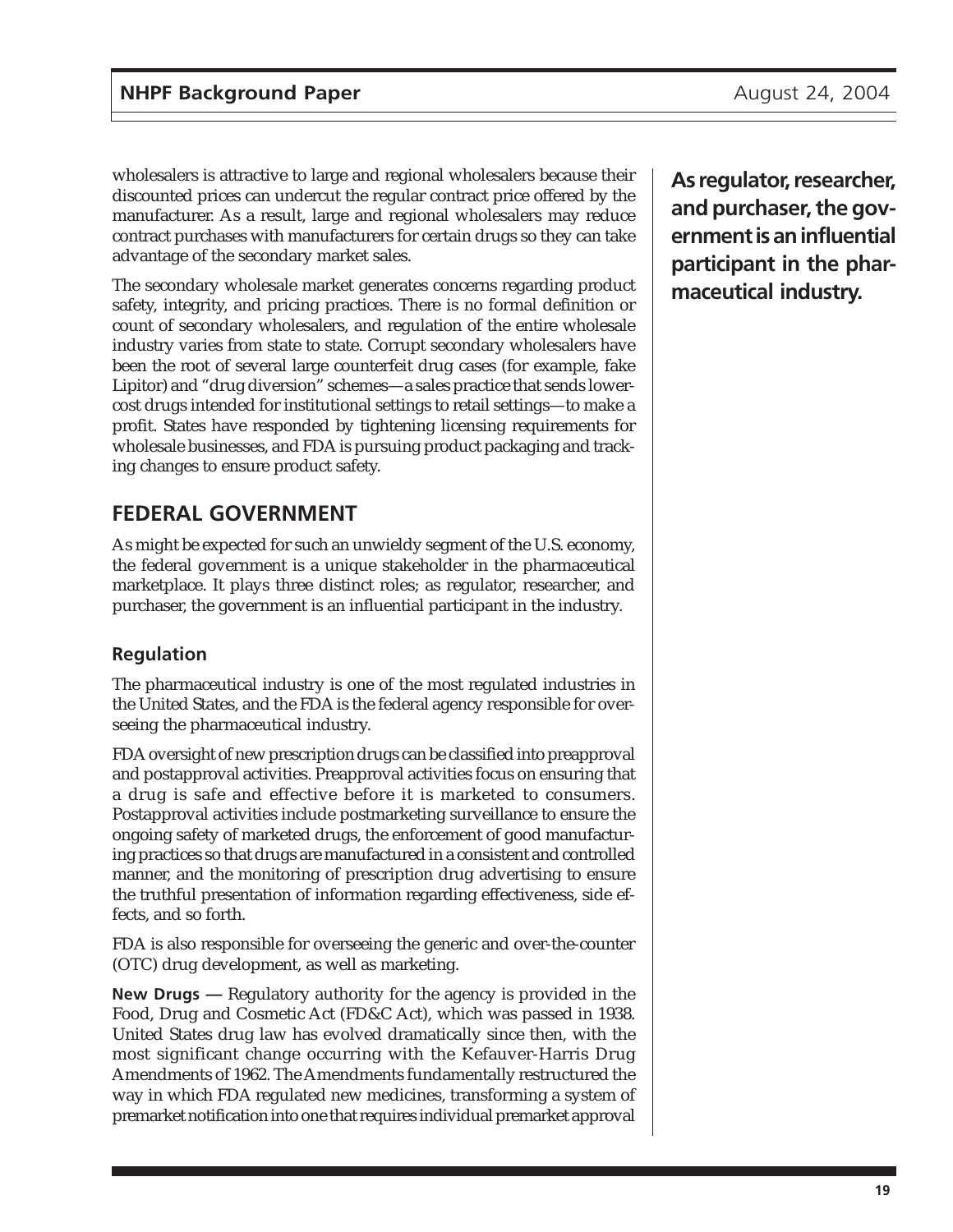of the safety and effectiveness of every new drug.<sup>56</sup> Some believe that with passage of this legislation the regulation of drugs became the single most controversial (and perhaps the most important) of FDA's activities.<sup>57</sup>

According to the FDA, no drug is absolutely "safe," and therefore the agency follows a "risk-based approach" for new drug approval. When a proposed drug's benefits outweigh its known risks, the FDA considers the drug safe enough to approve.<sup>58</sup>

In general, the new drug development process starts with the discovery of NMEs, which are compounds that have not been previously approved by the FDA. Preclinical testing is performed on animals to determine safety and biological activity. The drug's sponsor, usually the manufacturer, eventually pursues an investigational new drug (IND) application from the FDA, which allows the sponsor to conduct human studies.

Controlled clinical trials (that is, human studies) are designed to assess the safety and efficacy of a drug for its proposed use. Clinical trials provide the only legal basis for demonstrating a drug's effectiveness.<sup>59</sup> Clinical trials are conducted in a three-phase process. Each phase requires larger patient populations and greater scrutiny of the drug's performance.

Phase I clinical trials typically involve healthy subjects and are designed to test a compound for metabolic properties, safety, and tolerance. Phase II trials involve selected populations with the disease or condition to be treated, diagnosed, or prevented and are designed to obtain information on safety and initial data on efficacy. Phase III trials are large-scale trials involving subjects with the target disease or condition and are designed to gather data on efficacy, safety, and drug-related adverse effects. Throughout the process, many potential new therapies fall by the wayside: Approximately 70 percent of drugs entering clinical trials complete Phase I, 33 percent complete Phase II, and 27 percent complete phase III.<sup>60</sup>

Once clinical testing is completed, the drug's sponsor submits a New Drug Application (NDA), which is the basis for FDA approval. The NDA tells the drug's whole story, including what happened during clinical trials, what is included in its components and constitution, how the drug performed in animal studies, how the drug behaves in the human body, and lastly how it would be manufactured, processed, and packaged.<sup>61</sup>

New drugs typically qualify for 20 years of patent protection. This protection precludes competitors from marketing products with the same active ingredients. The "clock" for patents begins with the submission of the IND. Therefore, clinical testing and FDA review and approval time can consume a large portion of a drug's patent life, although some of this lost protection can be restored.

The amount of time it takes the FDA to review a new drug application has been reduced. The Prescription Drug User Fee Act (PDUFA) of 1992 **No drug is absolutely "safe"; the FDA approves a proposed new drug when its benefits outweigh its known risks.**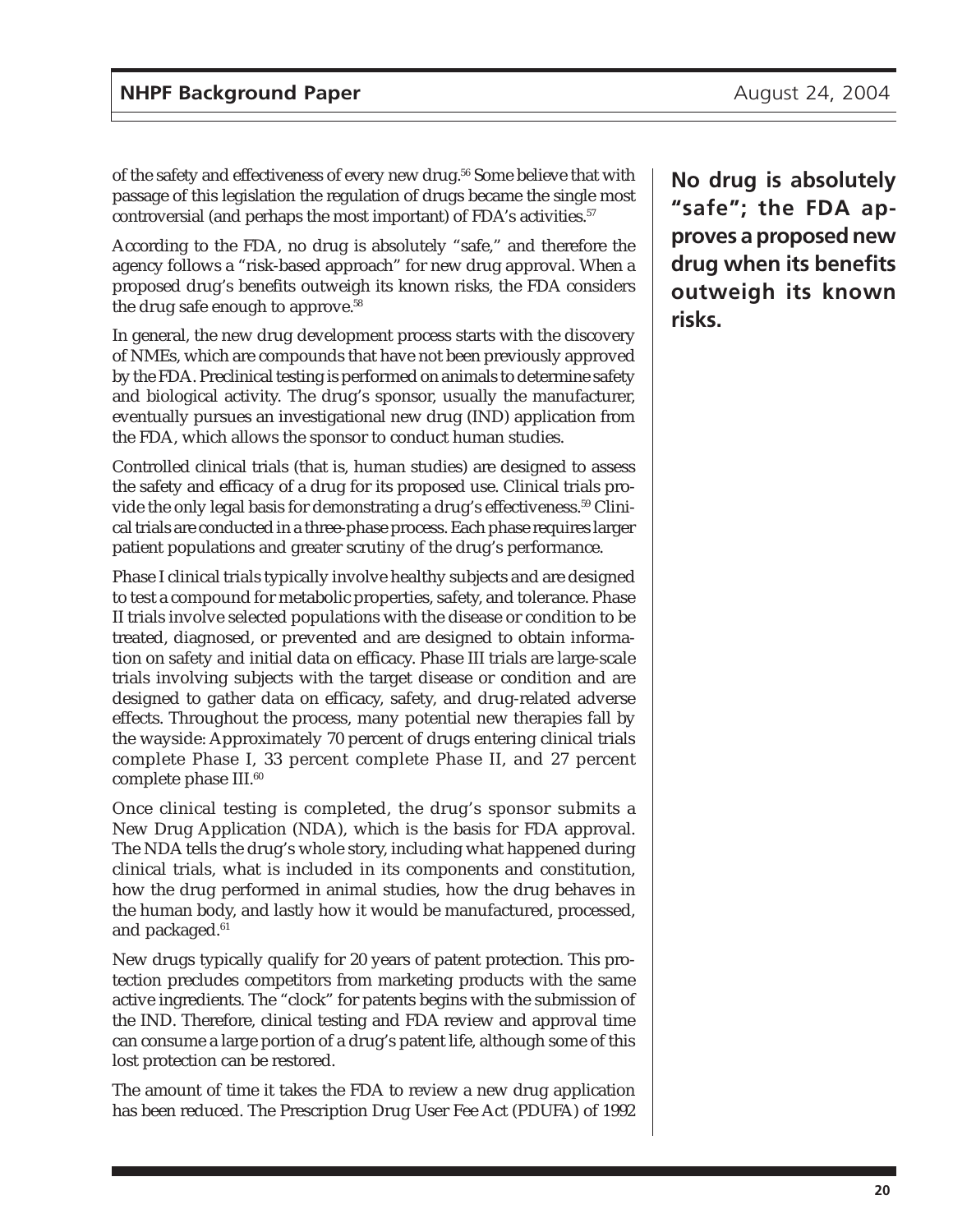provided the FDA with a series of fees (for example, application fees, establishment fees, product fees, etc.) to hire additional staff to help quicken the NDA review process. As a result of the PDUFA and its reauthorizations in 1997 and 2002, the FDA is currently reviewing more than 90 percent of priority drug applications in 6 months or less and standard drug applications in 12 months or less.<sup>62</sup> Before the passage of the PDUFA, NDA review took upward of 18 months.<sup>63</sup> According to PhRMA, this reduction in review time largely eliminated the lag time to approval that had existed between the United States and other industrialized countries.

The FDA has "fast track" policies and procedures in place to help qualified applicants navigate the NDA submission and review process. FDA staff work closely with applicants throughout the process to reduce potential delays in application submission and review. Products eligible for fast track designation address an unmet medical need.

The FDA has taken additional steps to make urgently needed drugs namely drugs promising significant benefit over existing therapy to treat serious or life-threatening diseases—available sooner. Under the "accelerated approval " rule, FDA is allowed to approve a drug on the basis of a "surrogate endpoint," which is a positive effect on a marker of the disease rather than an actual positive effect on survival of an illness.<sup>64</sup>

FDA also allows broader use of investigational drugs prior to market approval. "Treatment INDs" and the "parallel track mechanism" for AIDS and HIV-related drugs allow promising drugs not yet approved to be used in expanded access protocols. This means individuals not qualifying to participate in the controlled clinical trials may be able to enroll in special protocols that allow them access to the drugs and provide manufacturers with additional information.

**Generic Drugs —** Regulation of generic drugs was dramatically reformed with a complex law called The Drug Price Competition and Patent Term Restoration Act of 1984, commonly referred to as the Hatch-Waxman Act. This law amended the FD&C Act and various federal statutes that govern U.S. patents. It basically established the framework for the approval of generic drugs and their entry into the marketplace.

The Hatch-Waxman Act permits generic manufacturers to use and reference the safety and effectiveness research conducted by the brand name company when seeking FDA approval to market a copy of a brand name drug. Before 1984, generic manufacturers were required to duplicate this research. The law requires generic manufacturers to prove that their copies of the brand drugs they seek to market are chemically and biologically equivalent to the original drug. Generic manufacturers are permitted to begin testing of their drugs before the patent on the innovator drug expires, and brand name manufacturers must share relevant data with generic companies so such tests can be performed.

Under this law, the first generic company to file an abbreviated new drug application (ANDA) with the FDA for a copy of a patented drug gets 180

**The FDA has taken steps to make urgently needed drugs—those promising significant benefit over existing treatments for serious diseases—available sooner.**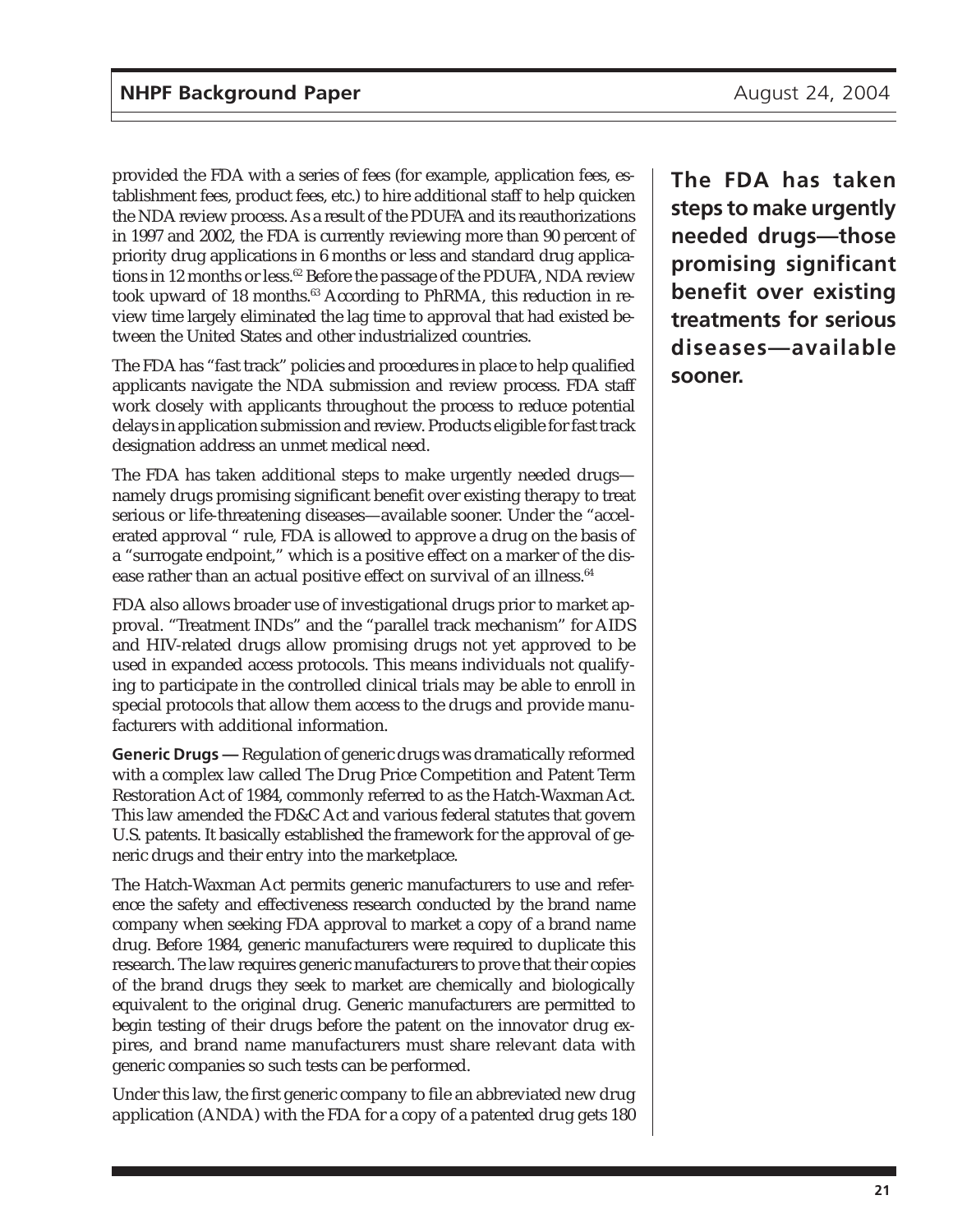days of "exclusivity," meaning no other generic copy of that drug can come to market in that period. Finally, generic companies are required to "certify" to the FDA how their products will or will not infringe all existing patents on the drug they seek to copy.

The Hatch-Waxman Act also provides a vehicle for brand name companies to "restore" some of their product's patent life lost during the testing and approval process. The maximum restored patent life is five years, and the maximum total effective patent life—meaning the time between FDA approval and a drug's patent expiration after any restored patent life—cannot exceed 14 years. This lengthens a brand name drug's protection from generic competition. The law also permits periods of "market exclusivity" for brand name products for new uses of a drug and for new active ingredients that have not been previously marketed.

**Over-the-Counter Drugs —** The FDA has a separate process for approving over-the-counter (OTC) products. Instead of reviewing and approving thousands of individual products, the FDA evaluates the active ingredients found in them. The FDA then publishes standards for specific OTC treatment categories (for example, antacids, laxatives, etc.). An OTC drug product does not need specific approval before marketing as long as the product meets its category standards.<sup>65</sup>

Sometimes an approved prescription drug is deemed appropriate by FDA for self-use and the drug's status is switched to OTC. To take this action, the FDA would determine that the drug treats a condition consumers can diagnose and manage themselves and, therefore, that the drug is sufficiently safe for use without prescriber supervision. The drug's label must also explain potential adverse effects and conditions with clear direction.

Status switching from prescription to OTC is usually prompted by the drug manufacturer; however, other parties can petition FDA for OTC switches as well. This was the case with the top-selling allergy medicine Claritin. An insurance company initiated the process for an OTC switch for Claritin. Its motivation to pursue the switch was the savings that would result from the removal of Claritin from their formulary once it became available over the counter. The manufacturer, Schering-Plough, initially fought the petition because Claritin had a few years left on its patent. Shortly before Claritin's patent expired, however, the manufacturer petitioned FDA for the OTC switch itself, which was granted. By getting an OTC version of Claritin on the market, the manufacturer was able to get a jump on the generic competition.

### **Research**

The federal government is the largest supporter of academic-based research in life and health sciences<sup>66</sup> The National Institutes of Health (NIH) is the principal federal agency that funds and conducts biomedical research, including research on drugs.<sup>67</sup> In fiscal year 2003, the NIH's budget was over \$27 billion.<sup>68</sup>

**The federal government is the largest supporter of academicbased research in life and health sciences.**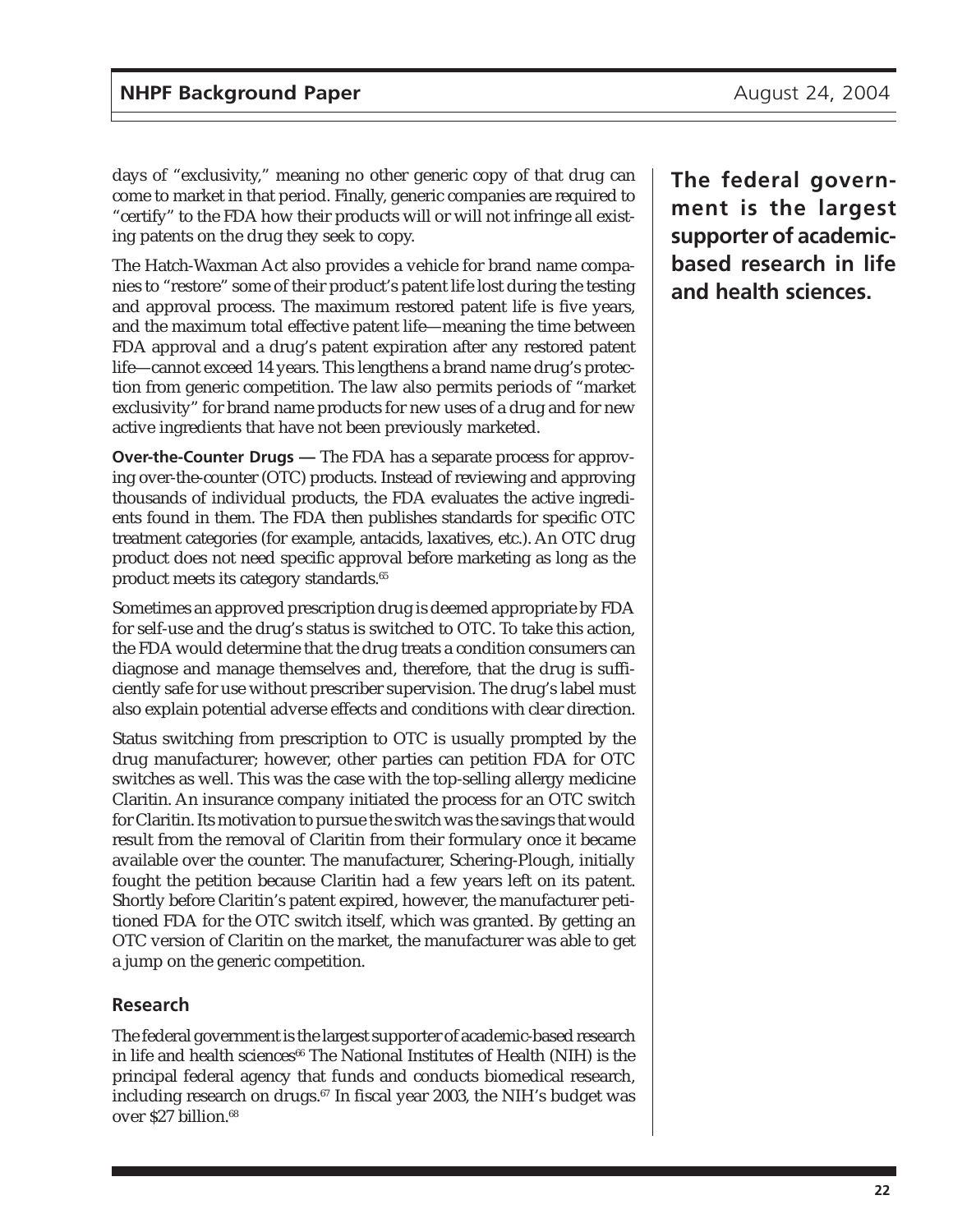Technology transfer is basically the "sharing and dissemination of scientific knowledge between researchers and research organizations and those who make practical use of the information including physicians, health care providers, and industry."69 According to the GAO, "much of the pharmaceutical related technology transfer between the public and private sector originates with research conducted by or funded by the NIH."70 The transfer of technology from government-based medical research laboratories to the private sector is an effort to have new pharmaceuticals brought to market more efficiently than would be possible for the federal agency acting alone.

In general, government and academic scientists conduct basic research identifying compounds, methods, and chemical reactions that may be of value in treating disease. Both the NIH and academic institutions conduct preclinical and clinical testing (that is, Phase I and Phase II clinical trials). In general, industry conducts the Phase III clinical trials and pursues approval for marketing.

**Public-Private Partnerships —** The key component of successful publicprivate technology transfer is the incentive to develop and commercialize government-owned research or inventions. Historically, the government generally retained the title to any inventions created under federal research grants and contracts. In 1980, however, Congress enacted two laws focusing on encouraging the commercialization of governmentdeveloped and -funded technologies:

■ The **Stevenson-Wydler Technology Innovation Act** addressed government-owned technology. It declared that inventions owned by the government remained the property of the agencies that developed them. It also established guidelines for the licensing of governmentproduced technologies to U.S. businesses.

■ The **Bayh-Dole Act** addressed technology developed by federal contractors and grantees. It authorized federal agencies to provide license agreements with private entities to develop federally owned inventions. The agencies could collect royalties for such licenses. Under the Act, businesses could profit from inventions or products developed from federally funded research.

The ultimate goal of these laws was the public benefit from federally conducted research. NIH's goals in the technology transfer process emphasize public benefits over financial consideration.<sup>71</sup> However, the financial success of certain drugs that benefited from government-funded research has raised concerns about whether the federal government is getting a fair return on its investment.

The GAO recently examined the public-private technology transfer process involving the cancer drug Taxol as a case study in federal technology transfer policies. The GAO determined that NIH's total investment in Taxol-related research reached \$484 million and that five of the six studies submitted to FDA by Taxol manufacturer Bristol Myers Squibb (BMS)

**Transferring technology from governmentbased laboratories to the private sector is an effort to bring new drugs to market more efficiently.**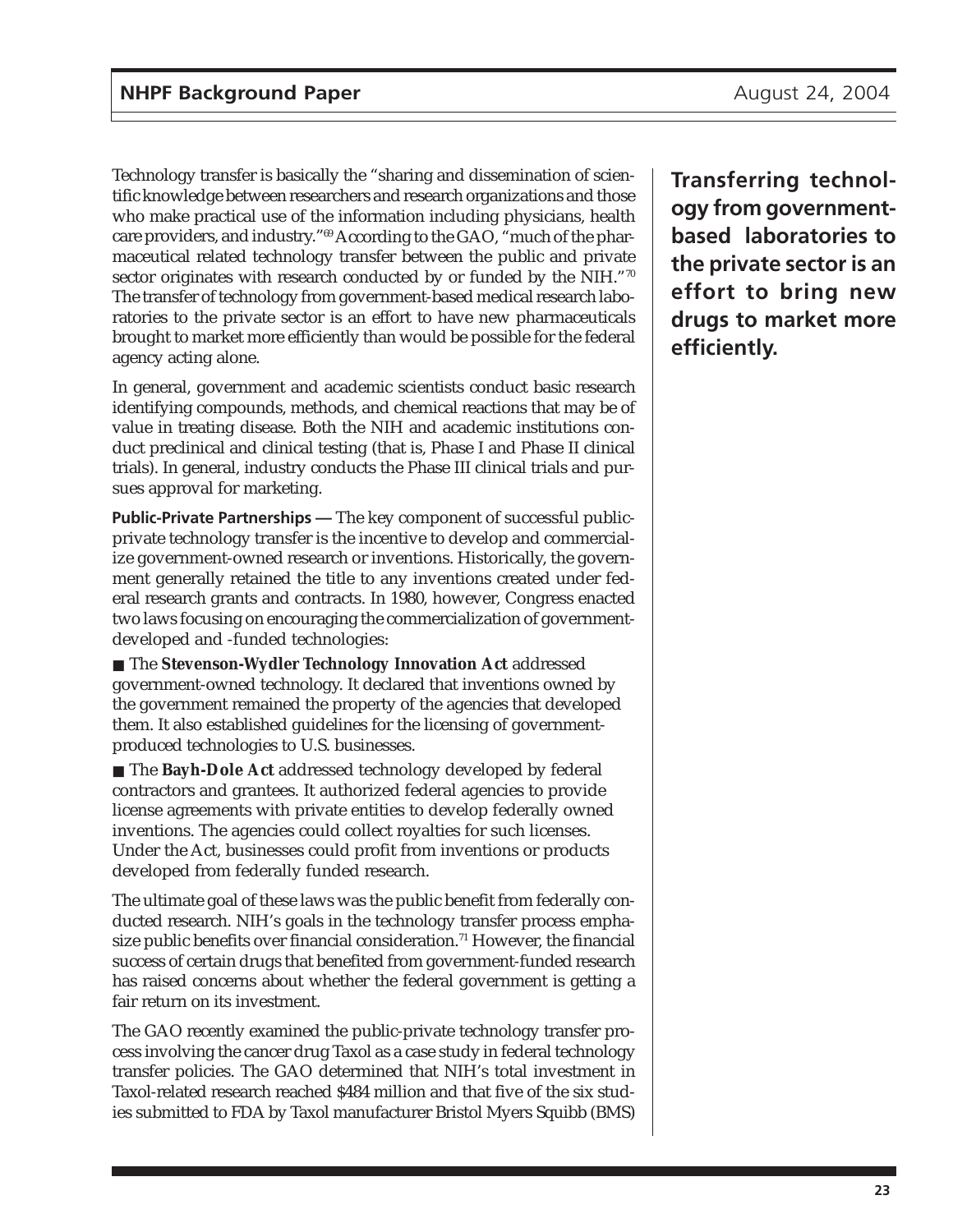in support of its marketing approval were either conducted or funded by NIH. Furthermore, the federal government (via, for example, Medicare) has been a major purchaser of Taxol, paying over \$687 million from 1994 to 1999. The GAO found that NIH only received \$35 million in royalty payments from BMS.

In comparison, the GAO determined that BMS invested approximately \$1 billion in its efforts to bring Taxol to market and that worldwide sales for Taxol totaled over \$9 billion from 1993 to 2002. The GAO concluded that the NIH had invested heavily in research related to Taxol but that NIH's financial benefits—\$35 million through 2002—from the collaboration with BMS have not been significant in comparison to the drug's revenue.

A related concern is the inherent conflict of interest that can accompany public-private collaborations. Balancing the need to maintain the integrity of the distribution of public funds with the need to encourage successful public-private collaboration can be a challenge. The NIH's conflict-of-interest policies with respect to consulting practices of government officials in the private sector have come under scrutiny. The policies in place until now have allowed some NIH officials to earn large sums of money outside their government duties by consulting with private industries. In addition, the rules did not uniformly require full disclosure of the outside arrangements.

The NIH announced in August 2004 that a new oversight system will prohibit NIH employees with grantmaking powers from consulting for pharmaceutical or biotech companies. NIH indicates that other scientists will be allowed to consult because of the potential to speed the translation of research to cures; however, such consulting will be limited.

### **Purchasing**

The passage of the MMA greatly expanded the government's role as a purchaser of prescription drugs. Providing a prescription drug benefit to 40 million Medicare beneficiaries, the MMA represents the most significant change to the entitlement program's benefit structure since its enactment in 1965. It will have a significant impact on the pharmaceutical market as well, particularly with respect to drug access, prices, and sales volume for the aged population—the industry's largest consumer group. Once the law is fully implemented, Medicare will become the largest purchaser of prescription drugs, although that purchasing power will be decentralized through private prescription drug and managed care plans.

Even before MMA, however, the government played a substantial role in purchasing prescription drugs. Federal and state governments have long been providers of prescription drugs to various programs and populations, but their role as purchaser is complicated. Industry representatives warn that too much consolidation of government purchasing power would amount to price setting, which would negatively affect R&D efforts and

**The MMA will have a significant impact on the pharmaceutical market, particularly with respect to drug access, prices, and sales volume for the aged.**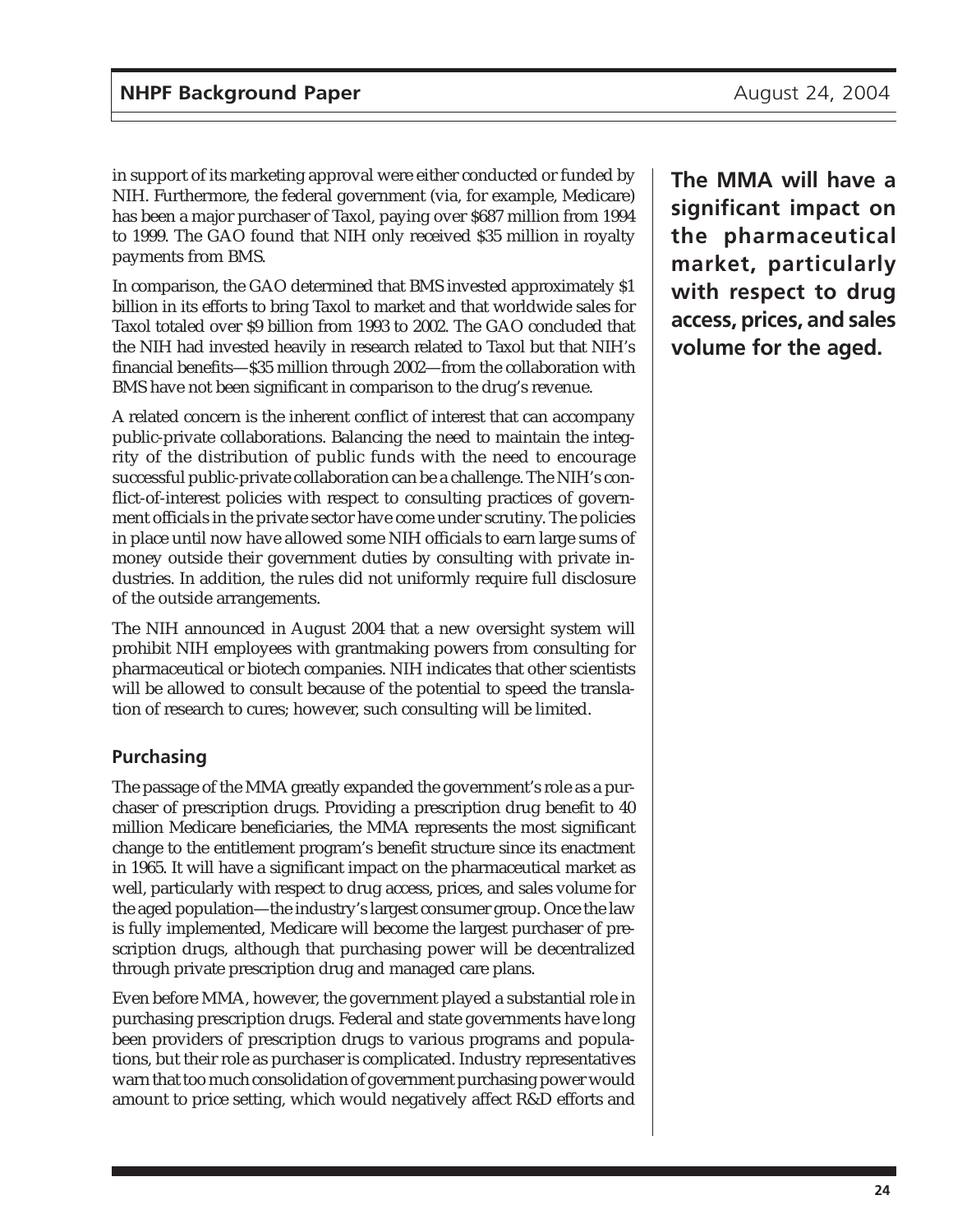the rate of development of new products. Policymakers try to provide cost-effective access to prescription drugs for their populations in need without setting prices. As a result, a variety of drug purchasing programs, each different in design and administration, exist under the umbrella of government purchasing.

Medicaid, Medicare Part B, the Veterans Administration (VA), and the Public Health Service (PHS) each have different approaches toward purchasing prescription drugs. Though each secures prescription drugs at a discount, the size of the discounts and the methodologies for determining and securing the discounted prices differ. Further complicating the situation is that participation in certain programs is conditional on participation in others. This results in a complicated network of pricing and discount requirements for manufacturers wanting to sell their products to federal programs.

**Medicaid —** The Medicaid program is currently the largest single purchaser of prescription drugs, accounting for 17 percent of national prescription drug expenditures in 2002<sup>72</sup>; in that same year, Medicaid spending reached \$250 billion and served over 50 million beneficiaries, including more than 6 million low-income Medicare beneficiaries (that is, dual eligibles).73 Medicaid drug expenditures exceeded \$23 billion in 2002, with \$13.4 billion—approximately 58 percent of total drug expenditures—spent on dual eligibles.74

The Medicaid Prescription Drug Rebate program was created in 1990 out of concern for the costs Medicaid was paying for outpatient prescription drugs. Though the rebates help state Medicaid programs receive discounts similar to what is provided in the nonfederal market, states are seeking new ways to contain their growing prescription drug costs. Medicaid drug spending has increased by more than 18 percent per year since 1997.<sup>75</sup>

The Medicaid drug rebate program requires manufacturers to enter into agreements to provide states with rebates in order for their prescription drug products to be covered by Medicaid. The rebate formula is based on two industry-reported prices: the average manufacturer price (AMP) and the manufacturer's best price as paid by pharmacies in the retail trade and large private sector entities (that is, nonfederal purchasers. The rebate amount a manufacturer must pay for brand name drugs is the greater of 15.1 percent of the AMP or the difference between the AMP and the best price offered by the manufacturer to nonfederal purchasers. For generic drugs, manufacturers must provide 11 percent of the AMP rebate.

The accuracy of a manufacturer's reported pricing data directly affects the rebate amount owed. There is no uniform formula or definition of markets to be used for calculating AMP. As a result, different manufacturers include different markets in their AMP calculations, and the AMP can be undervalued, which lowers a manufacturer's rebate liability. AMP data is self-reported and considered proprietary, so the government generally does not audit manufacturers.

**The Medicaid program, the largest single purchaser of prescription drugs, accounted for 17 percent of drug expenditures in 2002.**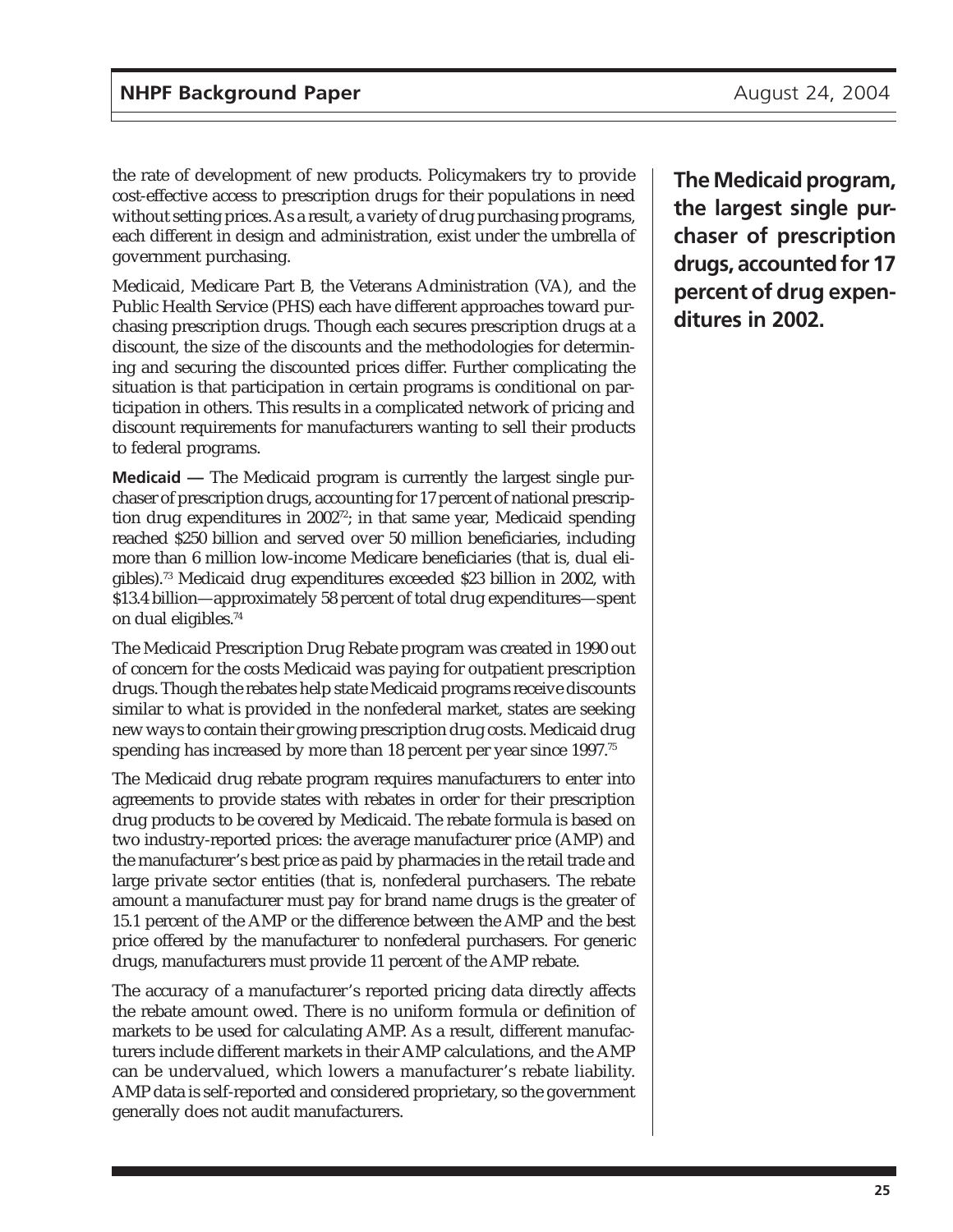"Best price" determinations can be misrepresented as well. Certain discounts and fees (for example, partnership fees) paid by manufacturers to various purchasers as part of purchasing negotiations are not included in the definition of best price, yet they directly lower the price paid by some purchasers. By excluding these discounts and fees from the best price calculation, any drug's best price can be inflated, which also results in lower rebate liability.

To help contain cost increases for Medicaid drugs, states have implemented a variety of policies aimed at limiting use of certain medications. These policies target expensive or risky medications and include the use of PDLs, prior authorization, increased cost sharing, limits on prescriptions, and "fail first" requirements (in which alternative, inexpensive drugs must be tried before an expensive one).76 States are also implementing disease management programs to improve the effectiveness of treatment and care. The goal of these state cost-containment efforts is to reduce costs without reducing appropriate care.<sup>77</sup> However, such policies can have powerful effects on high-volume prescription drug users. Some of these cost-containment efforts may lose their appeal with the full implementation of the new Medicare outpatient prescription drug benefit when Medicare takes over the provision of such drugs to dually eligible beneficiaries.

**Medicare Part B** — Medicare Part B covers approximately 450 drugs and biologicals. Part B–covered drugs are purchased by physicians and other providers and are typically provided in an outpatient setting, such as a dialysis center or doctor's office. Part B–covered drugs include non– self-administered drugs furnished "incident to" a physician's services, self-administered oral cancer and antinausea drugs, immunosuppressive drugs, and certain vaccines. In 2002, Medicare spent more than \$8.4 billion<sup>78</sup> on outpatient drugs,<sup>79</sup> with most of that cost attributed to 35 drugs, primarily cancer, inhalation therapy, and oral immunosuppressive medications.<sup>80</sup>

Payment for Part B drugs has undergone several changes and has been scrutinized for years. Medicare Part B drugs have been reimbursed based on the following models: the physician's acquisition cost, 100 percent of AWP, the lower of the estimated acquisition costs or 95 percent of AWP, 95 percent of AWP, and 85 percent of AWP. The underlying problem with Part B reimbursement is that it has been found to exceed the actual prices at which providers are able to acquire the drugs, resulting in overpayment.

In an effort to address the overpayment issue, MMA established a new payment system based on manufacturer's ASP. Manufacturers are required to report their drugs' ASPs to the Centers for Medicare and Medicaid Services (CMS) on a quarterly basis. This is to ensure that reimbursement reflects market prices. The switch to payment based on ASP is expected to bring reimbursement in line with Medicare provider acquisition costs for drugs and biologics covered under Part B. Payment for Part B drugs

**In 2002, Medicare spent more than \$8.4 billion on outpatient drugs, most of which is attributable to 35 medications.**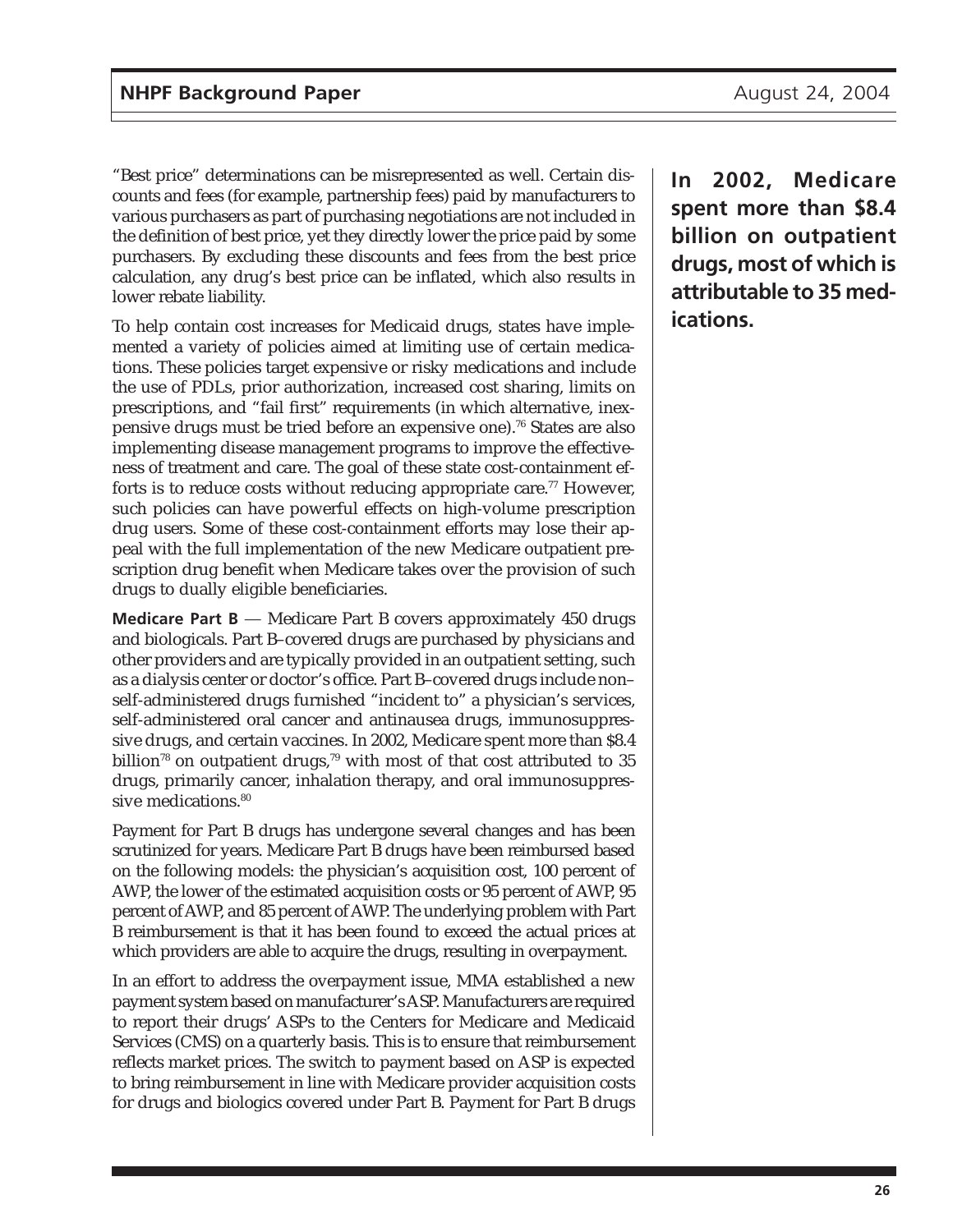has been highly controversial, however, and continuing debate surrounding these policies is likely.

**VA —** The VA purchases drugs based on actual prices paid by private purchasers. The VA negotiates directly with drug manufacturers to garner the discount prices available through the Federal Supply Schedule (FSS). The FSS is a catalogue of a broad range of products and prices available to federal government purchasers [for example, the VA and the Department of Defense (DoD)]. The FSS for pharmaceuticals contains over 23,000 products, including brand name and generic products, and is maintained by the VA. The VA purchases over 70 percent of the government's total prescription drug purchases from the FSS.

The amount of the discount depends on how successful the VA is in negotiating the price, but the goal is to obtain a discount equal to the largest discount given to most-favored nonfederal customers. Many FSS prices are as much as 50 percent below the nonfederal AMP.

There is a federal ceiling price that applies to roughly one-quarter of the schedule's drugs. However, these drugs represent approximately 75 percent of the dollars spent. The ceiling price, equal to 76 percent of the nonfederal AMP, can be accessed only by the VA, DoD, the Indian Health Service, and the Coast Guard.

The VA also uses competitive bidding to obtain favorable prices for certain drugs. Through competitive bidding, the VA can obtain national contracts for selected drugs that are priced lower than the FSS prices. In 2000, the VA contract prices averaged 33 percent less than corresponding FSS prices.<sup>81</sup>

Drug companies voluntarily participate in the FSS for several reasons. One is that participation in FSS is required in order to participate in Medicaid, which is a much larger percent of total U.S. sales. Another reason is that many physicians receive at least part of their medical training at VA hospitals, and the manufacturers have every incentive to have their drugs available to physicians in training who will theoretically continue to prescribe the same drugs when they leave the VA system. Finally, the percentage of U.S. sales subject to the discount is relatively small. Because the FSS was not designed for use by retail pharmacies, there is a clear delineation between retail pricing strategies and FSS pricing for manufacturers, such that providing FSS discounts will have a relatively small impact on other areas of business.

**PHS Entities —** Section 340 B of the Public Health Service Act establishes an up-front price break on prescription drugs for safety net providers who are not covered by the Medicaid drug rebate program or the federal ceiling price provisions under FSS. Organizations qualified to purchase at the discounts include Community Health Centers, Ryan White grantees, and ADAPs (AIDS Drug Assistance Programs). Manufacturers wanting to sell their products to these safety net providers must sign federal agreements to provide drugs at a discount, which is linked to

**The VA can obtain national contracts for selected drugs; in 2000, contract prices averaged 33 percent less than corresponding FSS prices.**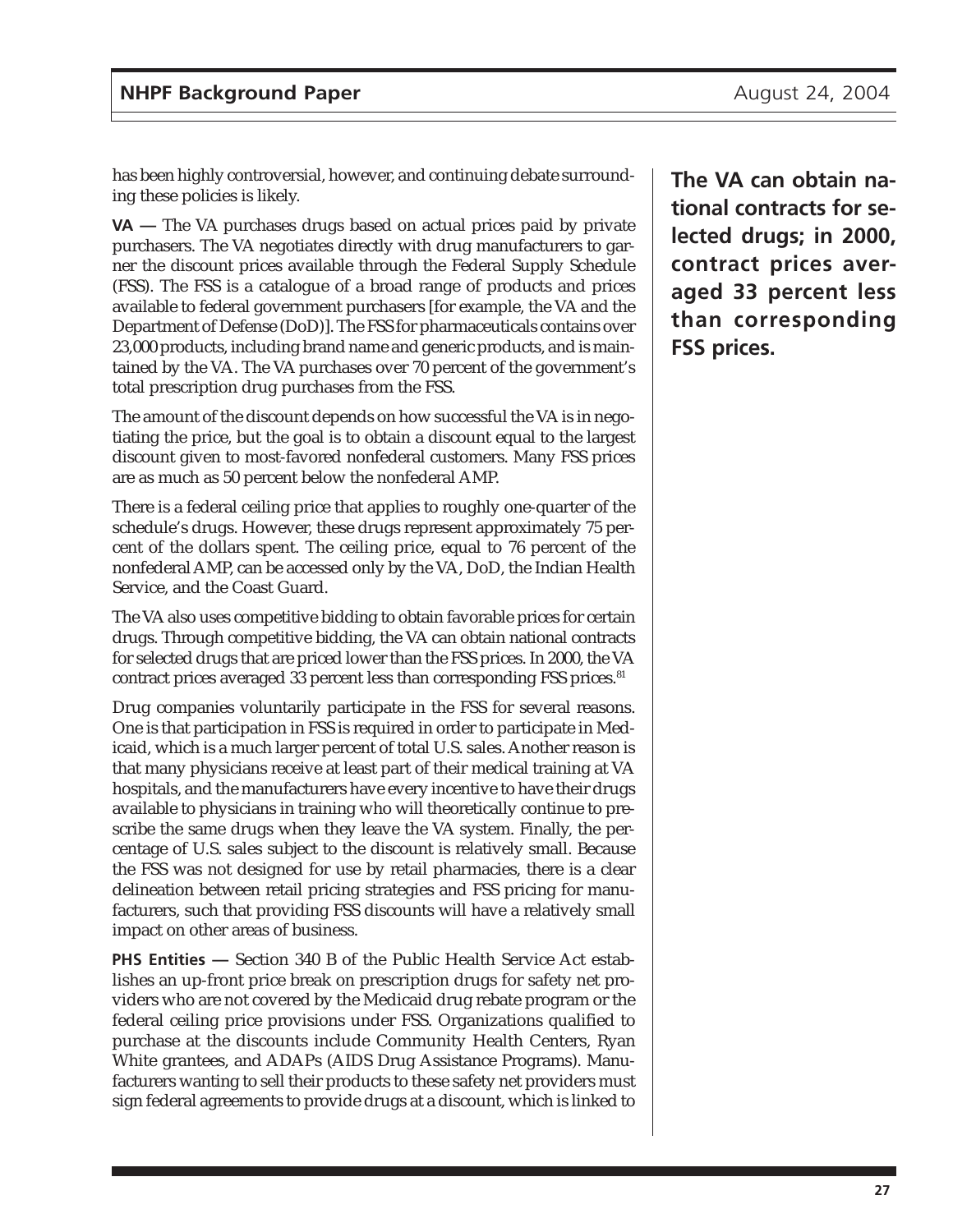the rebate provided to the Medicaid program. Under the agreement, drug prices for 340 B entities cannot exceed a ceiling price that is defined in statute as AMP, less the Medicaid rebate percentage. Usually, the prices are in line with what Medicaid ultimately pays. Manufacturers wanting to participate in other federal programs such as Medicaid must sign 340 B federal agreements to provide drugs to these safety net providers at the 340 B prices.

Although manufacturers that want to sell drugs to the government under this program are required to sell them at a defined discount, 340 B entities are not required to purchase their drugs at that price. Some entities choose not to participate in the purchasing program because they believe they can negotiate better prices on their own. To simplify the process for obtaining 340 B drugs, the Health Resource and Services Agency (HRSA) has established a prime vendor program in which a single "preferred" wholesaler, AmerisourceBergen, supplies prescription drugs to covered entities at or below 340 B prices.

## **NEW CHALLENGES**

The prescription drug market is changing. In addition to drug costs that continue to climb, new challenges on the horizon affect stakeholders individually and the market collectively. The government's role in the market is changing as well, as policymakers continue to take steps to combat growing drug costs, provide cost-efficient access, encourage new drug development, and ensure safety.

The implementation of the new Medicare drug benefit will impact drug access, prices, and prescription volume for the industry's largest consumer group, and it will also create new dynamics in the government's role. The federal government will continue to rely on the retail market to determine prices; however, in an effort to minimize market disruption, there will be no set price ceilings or formulas as there are in other federal purchasing programs to contain costs.

A dynamic shift between state and federal governments will occur, and Medicare beneficiaries also eligible for Medicaid will now receive drug benefits through Medicare (instead of Medicaid). However, MMA's "clawback" provisions require states to continue financing much of the cost of prescription drug coverage for the Medicaid population. States are concerned that they will remain financially at risk for drug costs but will not have direct control in how the prescription drug benefit is managed, giving them little ability to contain cost or influence quality of care.

It is also unclear whether the significantly increased federal role in financing prescription drugs will influence the other ways in which the federal government interacts with the prescription drug market. The ongoing debate related to the importation of prescription drugs suggests that regulatory and research policies may be shaped, in part, by financial

**In addition to drug costs that continue to climb, new challenges are on the horizon that affect stakeholders individually and the market collectively.**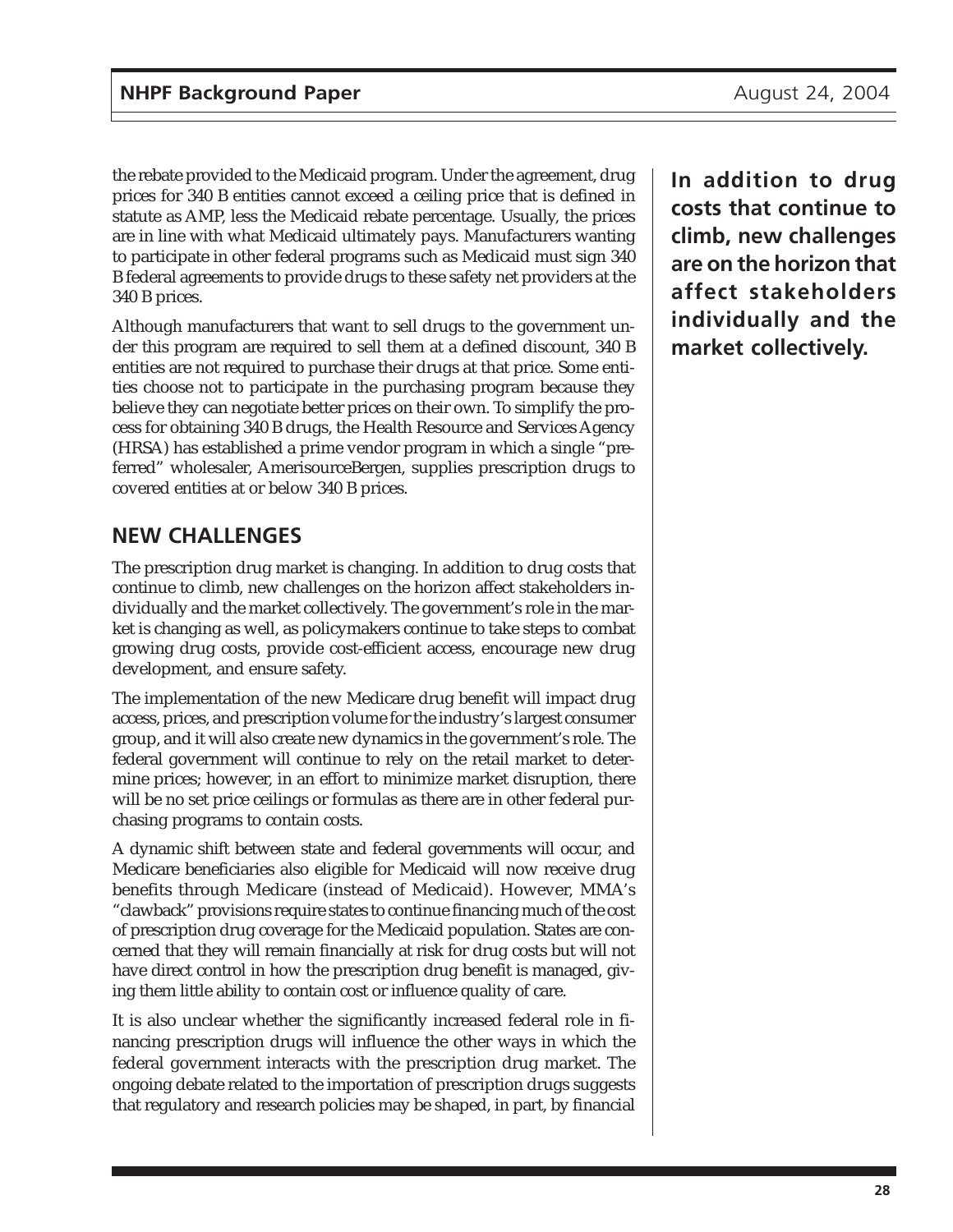concerns. Although policy discussions related to importation preceded the enactment of the Medicare drug benefit, many feel that the government's newly expanded financial stake in prescription drugs has helped to provide political traction for this issue. Similarly, many policy analysts are beginning to question whether FDA should consider costeffectiveness in its approval process. Such a policy would be extremely controversial, and it remains to be seen whether Medicare financial pressures will have an impact on such debates.

These and other challenges will continue to generate much discussion in and out of Washington as the prescription drug marketplace, its various stakeholders, and the government evolve to meet their individual needs and maximize their positions within this very profitable and important sector of the U.S. economy.

### **ENDNOTES**

1. Office of the Actuary, National Health Statistics Group, "Table 2: National Health Expenditures Aggregate Amounts and Average Annual Percent Change, by Type of Expenditure: Selected Calendar Years 1980-2002," Centers for Medicare and Medicaid Services, revised January 8, 2004; available at www.cms.hhs.gov/statistics/nhe/historical/t2.asp.

2. Office of the Actuary, National Health Statistics Group, "The Nation's Health Dollar, 2002: Where it Went"; Centers for Medicare and Medicaid Services, revised January 8, 2004; accessed May 1, 2004, at www.cms.hhs.gov/statistics/nhe/historical/chart.asp.

3. Katharine Levit *et al.*, "Health Spending Rebound Continues in 2003," Health Affairs (January/February 2004): 154–155.

4. Office of the Actuary, "Highlights – National Health Expenditures, 2001," Centers for Medicare and Medicaid Services.

5. IMS Health, "IMS Reports 11.5 Percent Dollar Growth in '03 U.S. Prescription Sales"; accessed March 19, 2004 at www.imshealth.com/ims/portal/front/articleC/ 0,2777,6599\_3665\_44771558,00.html.

6. IMS Health, "Leading 20 Corporations by U.S. Sales, 2003"; accessed March19, 2004 at www.imshealth.com/ims/portal/front/articleC/0,2777,6599\_42720942\_44304255,00.html.

7. Generic Pharmaceutical Association, "Frequently Asked Questions"; accessed January 26, 2004 at www.gphaonline.org/aboutgenerics/faqs.html.

8. Generic Pharmaceutical Association, "Generic Pharmaceutical Facts at a Glance"; accessed August 12, 2004 at www.gphaonline.org/aboutgenerics/factsabout.html.

9. Centers for Medicare and Medicaid Services, *Health Care Industry Market Update: Pharmaceuticals*, January 10, 2003, 35; available at www.cms.hhs.gov/reports/hcimu/ hcimu\_01102003.pdf.

10. CMS, *Health Care Industry Market Update: Pharmaceuticals*, 35.

11. VA Pharmacy Formulary Analysis Committee, Division of Health Care Services, *Description and Analysis of the VA National Formulary*, David Blumenthal and Roger Herdman, Eds., Institute of Medicine(Washington, DC: National Academy Press, January 1, 2000).

12. IMS Health, "IMS Reports 11.5 Percent Dollar Growth."

13. IMS Health, "IMS Reports 11.5 Percent Dollar Growth."

14. IMS Health, "IMS Reports 11.5 Percent Dollar Growth."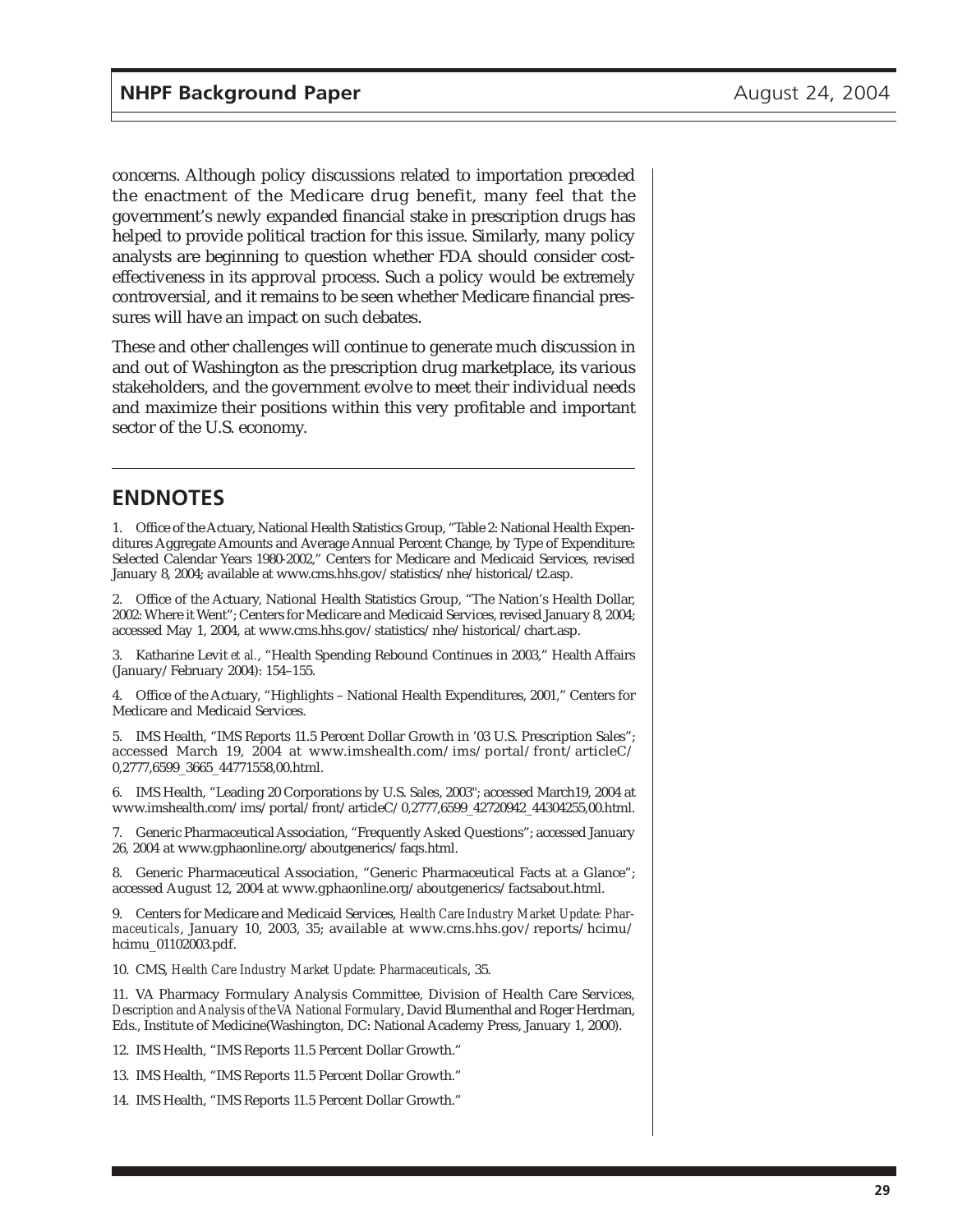15. IMS Health, "Leading 20 Products by Total U.S. Dispensed Prescriptions, 2003"; accessed March 19, 2004 at www.imshealth.com/ims/portal/front/articleC/ 0,2777,6599\_42720951\_43989671,00.html.

16. Pharmaceutical Research and Manufacturers Association (PhRMA), *Pharmaceutical Industry Profile 2003*, (Washington, DC: PhRMA, 2003), 10.

17. PhRMA, *Pharmaceutical Industry Profile 2003*, 11.

18. PhRMA, *Pharmaceutical Industry Profile 2003*, 2–5.

19. Joseph A. DiMasi, Ronald W. Hansen, Henry G. Grabowski "The Price of Innovation: New Estimates of Drug Development Costs" *Journal of Health Economics,* 22 (2003) 151–185.

20. Tufts Center for the Study of Drug Development "Total Cost to Develop a new Prescription Drug, Including Cost of Post Approval Research is \$897," May 13, 2004; accessed June 24, 2004 at http://csdd.tufts.edu/NewsEvents/RecentNews.asp?newsid=29.

21. Michael Gluck, Georgetown University Institute for Health Care Research and Policy, "Federal Policies Affecting the Cost and Availability of New Pharmaceuticals," prepared for The Kaiser Family Foundation, July 2002; available at www.kff.org/rxdrugs/ loader.cfm?url=/commonspot/security/getfile.cfm&PageID=14078.

22. The Orphan Drug Act of 1983, P.L. 98-551. Orphan drugs are for orphan diseases which are defined in P.L. 98-551 as the following: "...the term rare disease or condition means any disease or condition which (a) affects less than 200,000 persons in the U.S. or (b) affects more than 200,000 persons in the U.S. but for which there is no reasonable expectation that the cost of developing and making available in the U.S. a drug for such disease or condition will be recovered from sales in the U.S. of such drug."

23. Gluck, "Federal Policies," 10.

24. Gluck, "Federal Policies," 19.

25. Gluck, "Federal Policies," 19.

26. Gluck, "Federal Policies," 23.

27. In 1995 Congress repealed the tax credit for firms that make new investments in Puerto Rico, and established a 10 year phase out for firms already benefitting from this tax credit.

28. IMS Health, "IMS Reports 11.5 Percent Dollar Growth."

29. Food and Drug Administration (FDA), "Approval Times for Priority and Standard NMEs Calendar Years 1993-2003," January 21, 2004; accessed January 30, 2004 at www.fda.gov/cder/rdmt/NMEapps93-03.htm.

30. Iain Cockburn, "The Changing Structure of the Pharmaceutical Industry" *Health Affairs*, 23, no. 1 (January/February 2004): 10–21.

31. "Solid Performance and Products that Matter: Biotechnology on a Roll Health into BIO 2004," BIO, press release June 3, 2003.

32. Reported by IMS Health for 12 months that ended in November 2003 (IMS Health, "IMS Session at BIO 2003 to Feature Leading BIOTech CEOs," press release accessed June 10, 2004 at www.imshealth.com/ims/portal/front/articleC/0,2777,6599\_5266\_43216296,00.html).

33. Cockburn, "The Changing Structure," 16.

34. IMS Health, "Total U.S. Promotional Spend by Type"; accessed March 2004 at www.imshealth.com/ims/portal/front/articleC/0,2777,6599\_41551570\_41718516,00.html.

35. Pankaj Kumar and Ana-Maria Zaugg, "IMS Review: Steady but Not Stellar" *IMS Health Business Watch*, May 2003; accessed January 12, 2004 at http://www.imshealth.com/vgn/ images/portal/cit\_40000873/42912029Business%20Watch.pdf.

36. Kumar and Zaugg, "IMS Review."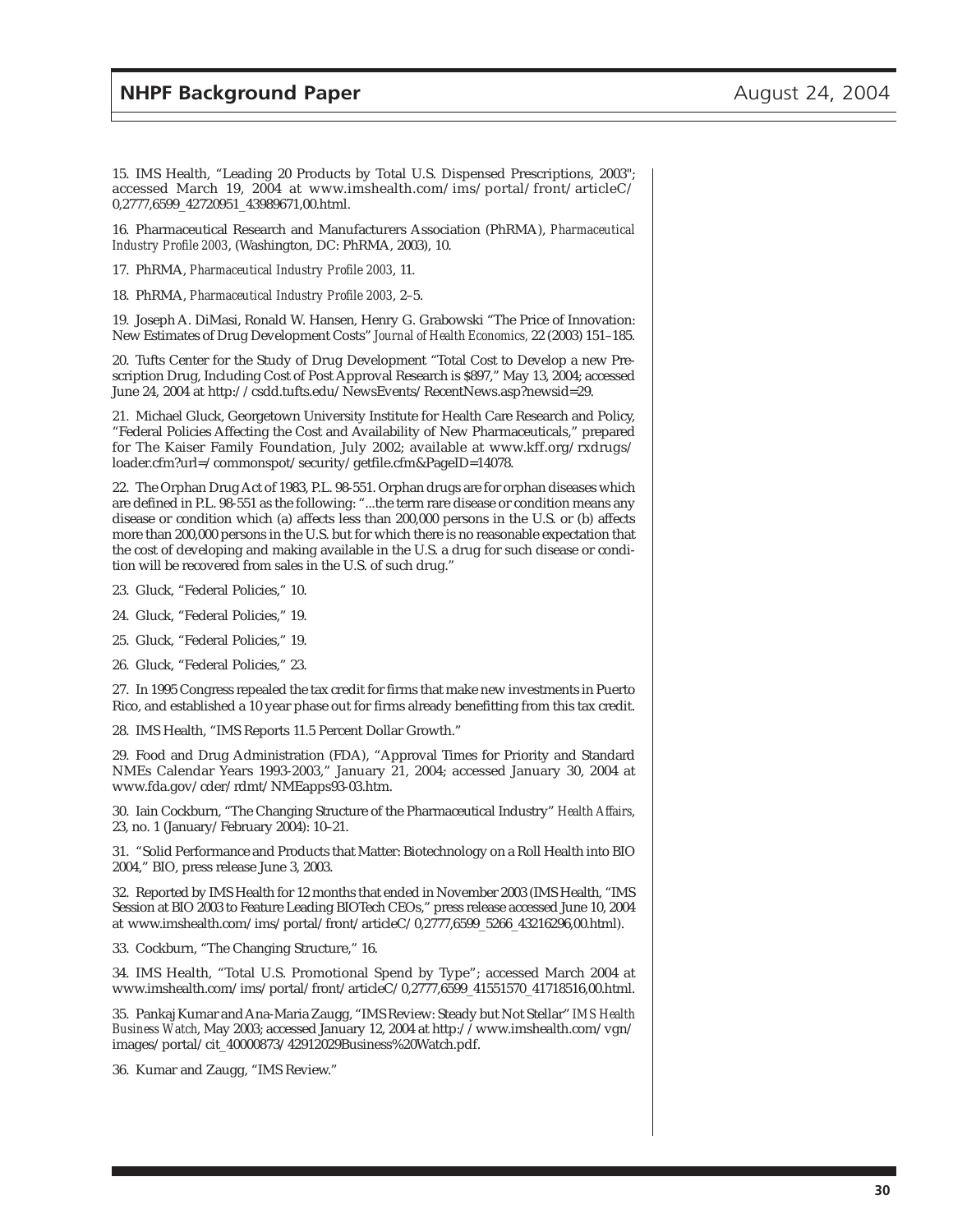#### **NHPF Background Paper August 24, 2004**

37. Lisa Tercha and Mark Gleason, "E-marketing at the point of prescription"; accessed January 13, 2004 at www.imshealth.com/vgn/images/portal/cit\_40000873/40876142Eprescribing-MMM.pdf.

38. Meredith B. Rosenthal *et al.*, "Promotion of Prescription Drugs to Consumers," New England Journal of Medicine, 346, no. 7 (February 14, 2002): 498–505.

39. Rosenthal, "Promotion of Prescription Drugs to Consumers."

40. U.S. General Accounting Office, "Prescription Drugs: FDA Oversight of Direct-to-Consumer Advertising Has Limitations" (GAO-03-177), October 2002; available at www.gao.gov/new.items/d03177.pdf.

41. Generic Pharmaceutical Association, "Generic Pharmaceutical Facts at a Glance."

42. IMS Health, "IMS Reports 11.5 Percent Dollar Growth."

43. The regulatory definition of bioequivalence can be found in title 21 of the Code of Federal Regulations, section 320.1(e).

44. PhRMA, *Pharmaceutical Industry Primer 2001*, (Washington, DC: PhRMA, 2001), 4, citation of C. E. Barfield and C. Beltz, "Balancing and Rebalancing the National Interest in the Patent System," American Enterprise Institute, October 1995.

45. CMS, *Health Care Industry Market Update: Pharmaceuticals,* 26.

46. Kaiser Family Foundation, "Kaiser Public Opinion Update: The Public and Prescription Drugs," September 2000; accessed on May 5, 2004 at www.kff.org/rxdrugs/ loader.cfm?url=/commonspot/security/getfile.cfm&PageID=13541.

47. Cynthia Smith, "Retail Prescription Drug Spending in the National Health Accounts" *Health Affairs*, 23, no. 1 (January/February 2004): 160–167.

48. Smith, "Retail Prescription Drug Spending."

49. M. B. Levit *et al.*, "Health Spending Rebound," 157.

50. For more information see Robin J. Strongin, "The ABCs of PBMs," Issue Brief 749, National Health Policy Forum, October 27, 1999.

51. IMS Health, "U.S. Purchase Activity by Channel, 2003"; accessed March 19, 2004 at www.imshealth.com/ims/portal/front/articleC/0,2777,6599\_42720942\_44800060,00.html.

52. IMS Health, "U.S. Purchase Activity by Channel, 2003."

53. David H. Kreling *et al.*, "Prescription Drug Trends—A Chartbook," Kaiser Family Foundation, July 2000, 79.

54. For a more in depth review of AWP see Dawn M. Gencarelli, "Average Wholesale Price for Prescription Drugs: Is There a More Appropriate Pricing Mechanism?" Issue Brief 775, National Health Policy Forum, June 7, 2002.

55. Food and Drug Administration, "Profile of the Prescription Drug Wholesaling Industry," attachment G of "The Prescription Drug Marketing Act," Report to Congress, Department of Health and Human Services, June 2001; accessed December 11, 2003 at www.fda.gov/oc/pdma/report2001.

56. Peter Barton Hutt and Richard A. Merrill, *Food and Drug Law: Cases and Materials*, University Casebook Series (New York: Foundation Press, ed. 2, 1991), 13.

57. Hutt and Merrill, *Food and Drug Law*, 13.

58. FDA Consumer Special Report, "Benefit vs. Risk: How CDER Approves New Drugs," Food and Drug Administration, revised January 1995; accessed January 12, 2004 at www.fda.gov/fdac/special/newdrug/benefits.html.

59. FDA, "Benefit vs. Risk."

60. C. D. Mullins, F. Palumbo, B. Stuart, "Projections of Drug Approvals, Patent Expirations, and Generic Entry from 2000 to 2004," background report for the U.S. Department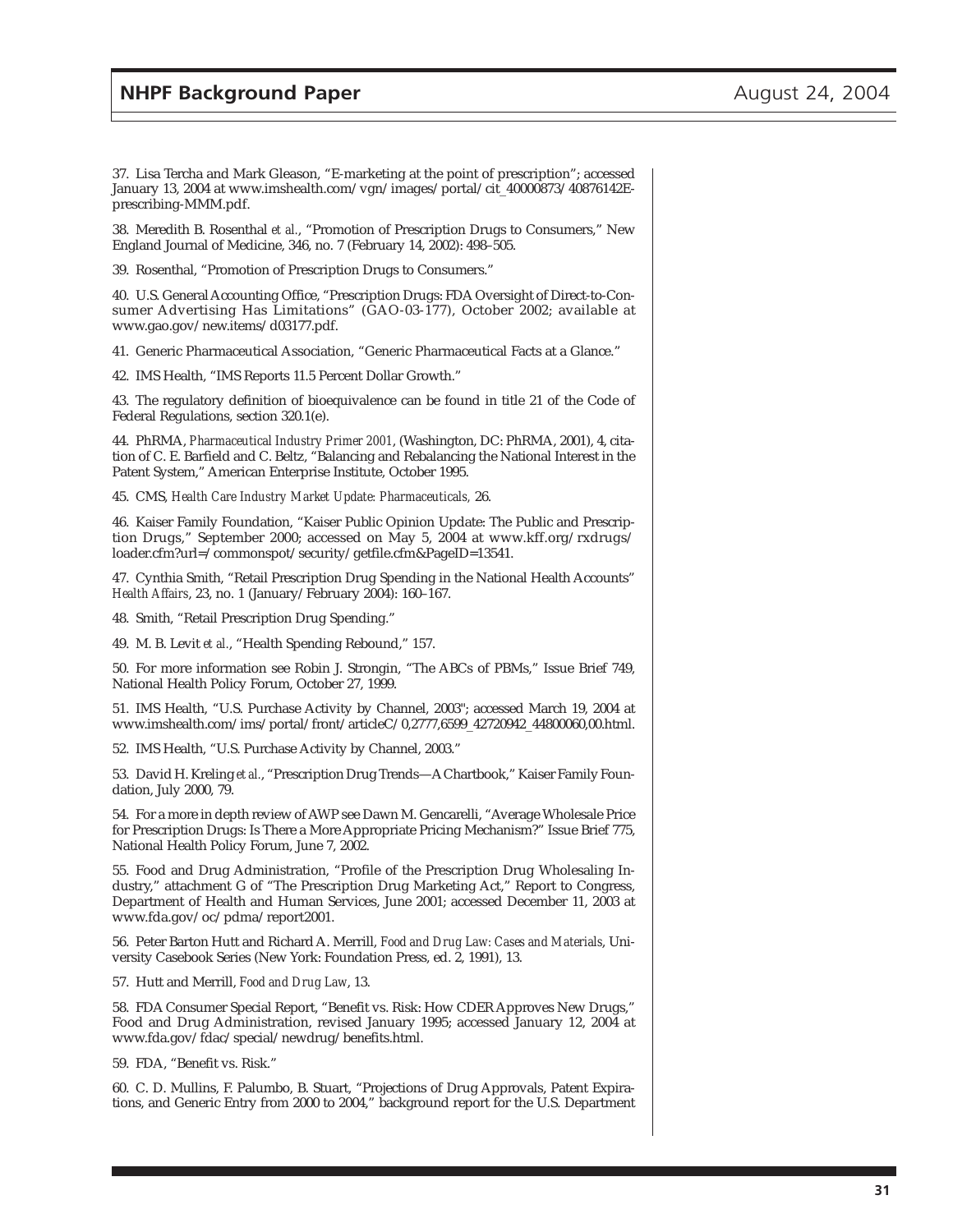of Health and Human Services conference "What is known and what needs to be known about prescription drug costs and pricing practices." August 8–9, 2000, Georgetown University, Washington, DC.

61. FDA, "Benefit vs. Risk."

62. Reviews for NDAs are designated as either "standard" or "priority." A standard designation sets a time frame target for completing all aspects of a review and FDA taking action on the application (i.e., approve, not approve) of 10 months after the date is was filed. A priority designation sets the target for FDA action at 6 months.

- 63. PhRMA, *Pharmaceutical Industry Profile 2003*.
- 64. FDA, "Benefit vs. Risk."
- 65. FDA, "Benefit vs. Risk."

66. Eric G. Campbell *et al.*, "Inside the Triple Helix: Technology Transfer and Commercialization in the Life Sciences" *Health Affairs*, 25, no. 1 (January/February 2004 ): 64–76.

67. U.S. General Accounting Office (GAO), "Technology Transfer: NIH-Private Sector Partnership in the Development of Taxol" (GAO-03-829), June 4, 2003; available at www.gao.gov/new.items/d03829.pdf.

- 68. Campbell *et al.*, "Inside the Triple Helix."
- 69. Campbell *et al.*, "Inside the Triple Helix."
- 70. GAO, "Technology Transfer."
- 71. GAO, "Technology Transfer."

72. Kaiser Commission on Medicaid and the Uninsured, "The Medicaid Program at a Glance," fact sheet, January 2004; accessed June 23, 2004 at www.kff.org/medicaid/ loader.cfm?url=/commonspot/security/getfile.cfm&PageID=30463.

73. Kaiser Commission, "The Medicaid Program."

74. Kaiser Commission, "The Medicaid Program."

75. Stephen Soumerai, "Benefits and Risks of Increasing Restrictions on Access to Costly Drugs in Medicaid." *Health Affairs*, 23, no. 1 (January/February 2004): 135–146.

76. Soumerai, "Benefits and Risks."

77. For more information on state cost containment efforts see Dawn M. Gencarelli, "Medicaid Prescription Drug Coverage: State Efforts to Control Costs," National Health Policy Forum, Issue Brief 790, May 10, 2003.

78. Medicare Payment Advisory Commission (MedPAC), *A Data Book: Healthcare Spending and the Medicare Program*, June 2004, 161; available at www.medpac.gov/publications/ congressional\_reports/Jun04DataBook\_Entire\_report\_links.pdf.

79. Does not include drugs provided through hospital outpatient departments or dialysis facilities.

80. William J. Scanlon, U.S. General Accounting Office, "Medicare Part B Drugs: Program Payments Should Reflect Market Prices" (GAO-01-1142T), testimony before the Subcommittee on Health and the Subcommittee on Oversight and Investigations, Committee on Energy and Commerce, U.S. House of Representatives, September 21, 2001; available at www.gao.gov/new.items/d011142t.pdf.

81. Scanlon, testimony.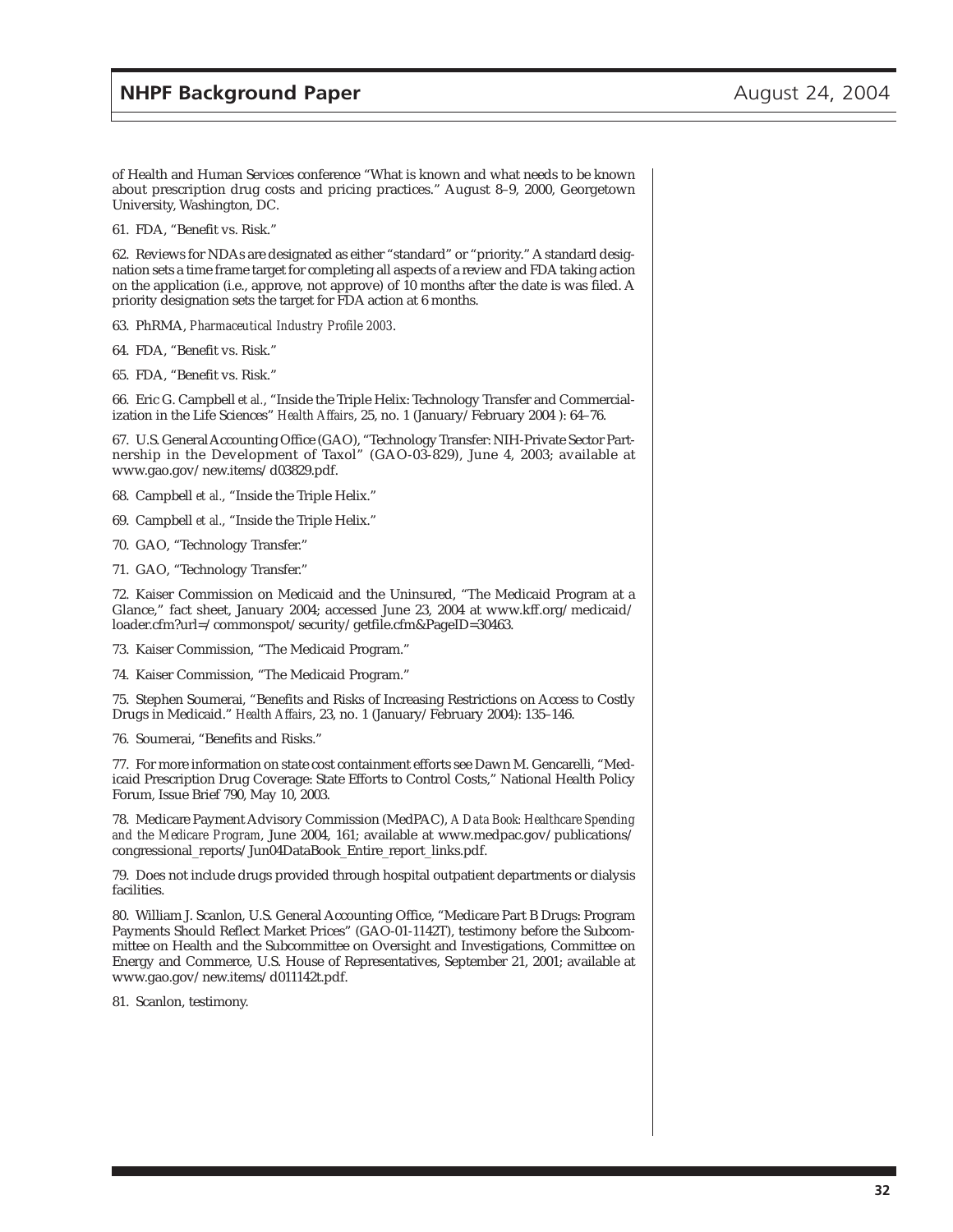## **APPENDIX 1: Glossary**

**Accelerated Approval:** A process used by FDA to speed approval of drugs promising significant benefit over existing therapy for serious or lifethreatening illnesses.

**Bioequivalence:** Scientific basis on which generic and name brand drugs are compared. To be considered bioequivalent, the rate and extent to which the drugs are absorbed or otherwise available to the treatment site in the body cannot be significantly different.

**Clinical Trials:** Human studies designed to distinguish a drug's effect from other influences. Clinical trials conducted in the United States must be under an approved IND and in accord with FDA rules on human studies and informed consent of participants.

**IND:** Investigational New Drug application. Drug sponsors must submit an IND application to the FDA before beginning tests of a new drug on humans.

**New Molecular Entity (NME):** A compound that can be patented which has not been previously approved by FDA.

**Parallel Track Mechanism:** FDA policy that makes promising investigational drugs for AIDS and other HIV-related diseases available under special protocols while the controlled clinical trials for the drugs are being conducted. This mechanism is designed to make the drugs more widely available to patients who have no therapeutic alternatives and cannot participate in clinical trials.

**Phase I Clinical Trials:** The first trials in humans that test a compound for safety, tolerance and pharmacokinetics. The trials usually involve normal, healthy volunteers.

**Phase II Clinical Trials:** Pilot studies to define efficacy and safety in selected populations of patients with the disease or condition to be treated, diagnosed, or prevented.

**Phase III Clinical Trials:** Expanded clinical trials intended to gather additional evidence of effectiveness for specific indications and to better understand safety and drug-related adverse effects.

**Phase IV:** Studies performed after a drug is approved for marketing. Studies are used to determine incidence of adverse reactions and long-term effects of the drug and for marketing comparisons against other products and uses.

**Preclinical studies:** Studies that test a drug on animals and other nonhuman test systems.

**Treatment IND:** Mechanism for FDA to allow use of investigational products in expanded access protocols, which are generally unrestricted studies to learn more about a drug and provide treatment for people with immediately lifethreatening or otherwise serious diseases for which there is no real alternative.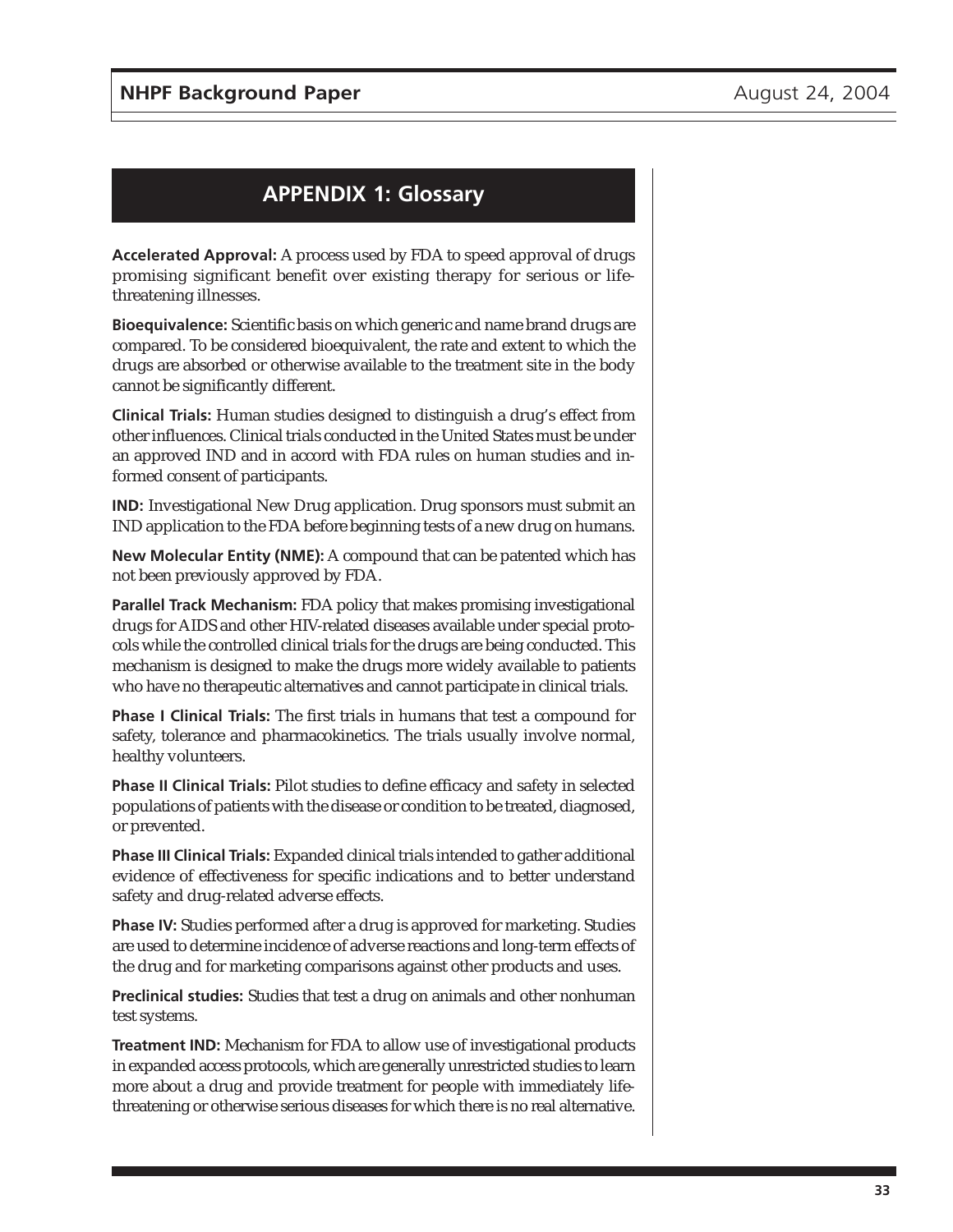## **APPENDIX 2: Legislation Guide**

**Food and Drugs Act (1906):** The first drug law. It required only that drugs meet standards of strength and purity. The burden of proof was on the government to show that a drug's labeling was false and fraudulent before it could be taken off the market.

**Federal Food, Drug and Cosmetic Act (1938):** Under this law, manufacturers were required for the first time to prove the safety of a drug before it could be marketed. This congressional action was prompted by the "elixir sulfanilamide" tragedy of 1937 in which over 100 people died from a poisonous ingredient in the product.

**Kefauver-Harris Drug Amendments (1962):** Considered the most significant change to U.S. drug law, the drug amendments of 1962 required drug manufacturers to demonstrate effectiveness for the product's intended use as well as its safety.

**Stevenson-Wydler Technology Innovation Act (1980):** Established that inventions owned by the government remain the property of the agencies that produce them. Also provided guidelines and priorities that encourage commercialization of government inventions through the licensing of technology to U.S. businesses.

**Bayh-Dole Act (1980):** Authorized federal agencies to execute license agreements with commercial entities to promote the development of federally owned inventions and to collect royalties for such licenses. Business, universities and nonprofit organizations can retain title to and profit from inventions arising from their federally funded research; however, the government retains the right to use the inventions without paying royalties.

**Orphan Drug Act (1983):** Allowed drug manufacturers to receive seven-year marketing exclusivity and tax deductions for the majority of the clinical trial costs for drugs and other products for treating rare diseases. Financial incentives are intended to encourage research and development of these "orphan" drugs which provide little or no profit to the manufacturer but may benefit people with these diseases.

**Drug Price Competition and Patent Term Restoration Act (1984):** This law allowed generic drug approval under abbreviated new drug applications, making it less costly and time-consuming for generic drugs to reach the market. The law also provided restoration of lost patent protection for innovator products.

**Prescription Drug User Fee Act (1992):** Established fees, including establishment fees, application fees, and products fees, to be paid by manufacturers. Fees were used to expand staff and quicken the new drug application review process.

**FDA Modernization Act (1997):** Contained sweeping changes to Food, Drug and Cosmetic Act of 1938, including the reauthorization of the Prescription